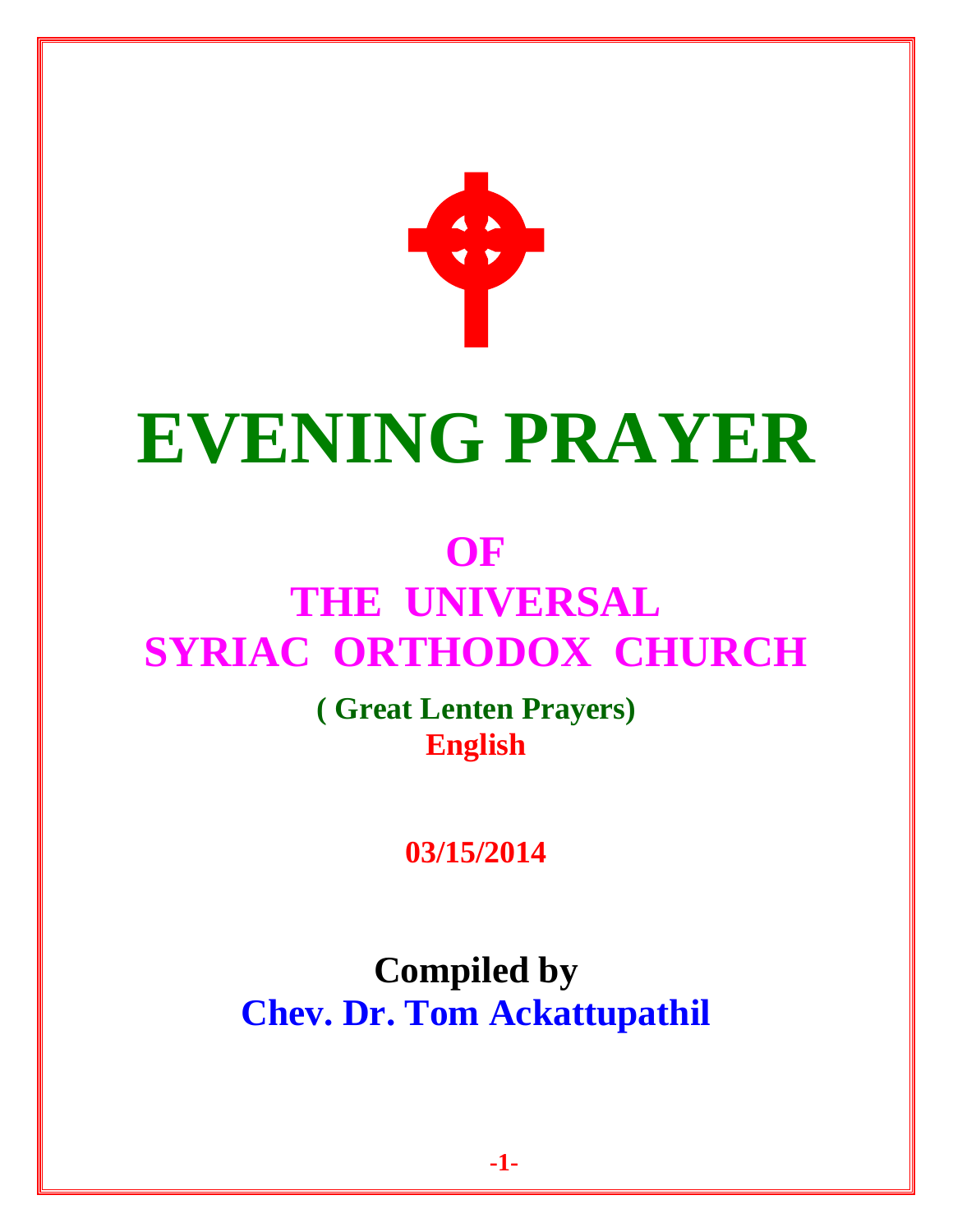# **Patriarch Of Antioch And All The East**



**His Holiness Moran Mor Ignatius Zakka Iwas I**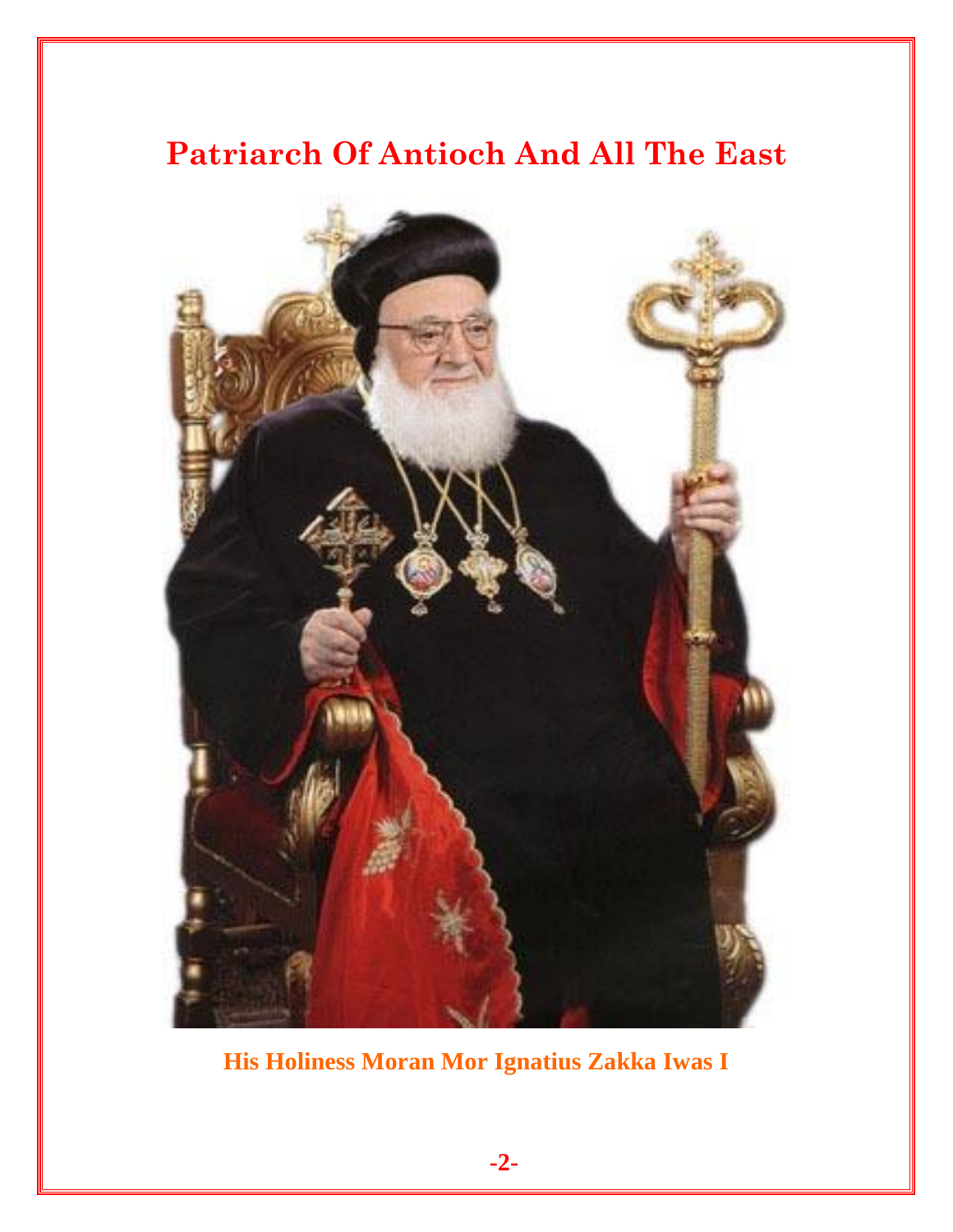# **Catholicose Of India**



**His Beatitude Aboon Mor Baselius Thomas I**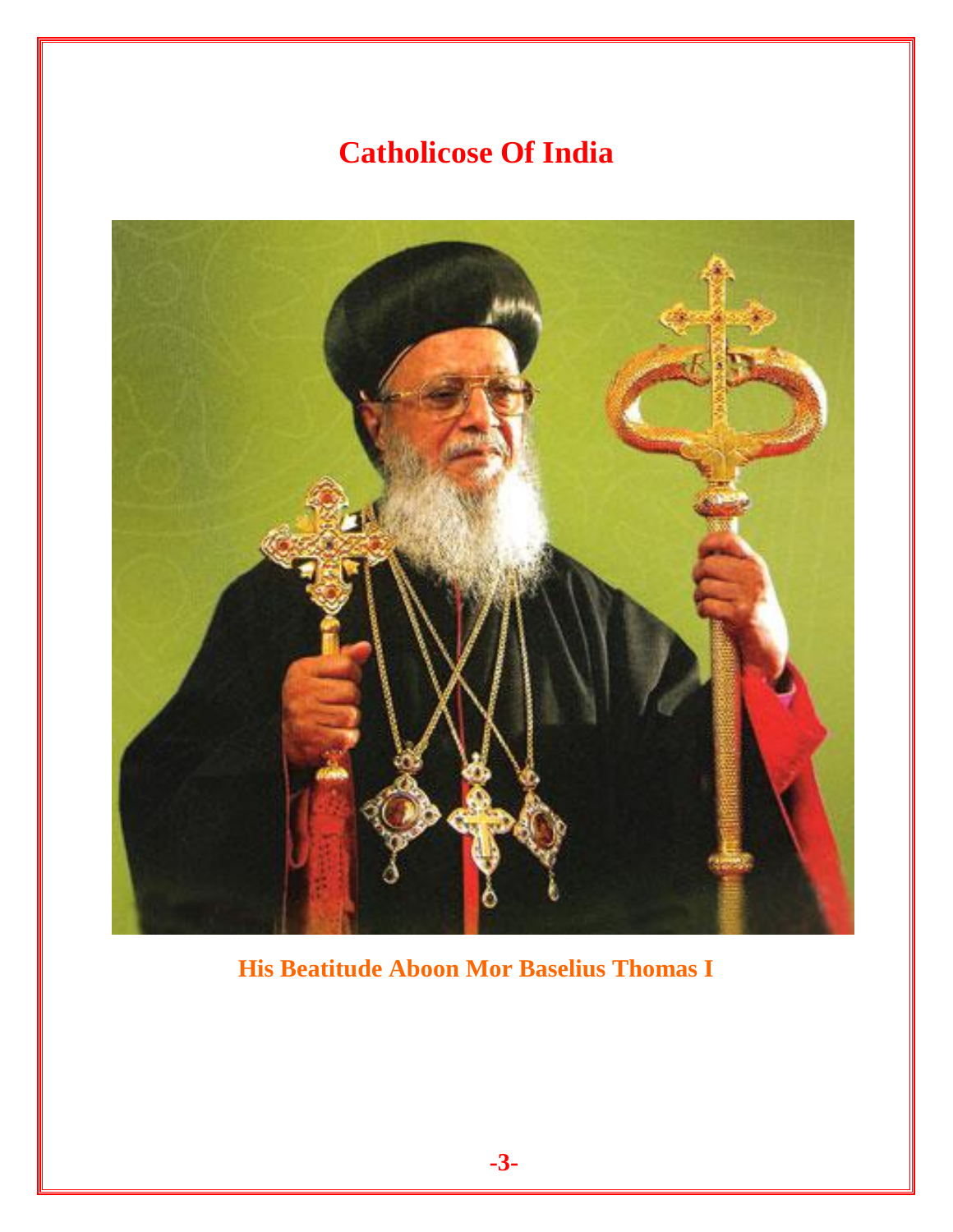Archbishop And Patriarchal Vicar Of The Malankara Archdiocese of the Syriac Orthodox Church in North America



**His Eminence Mor Titus Eldho**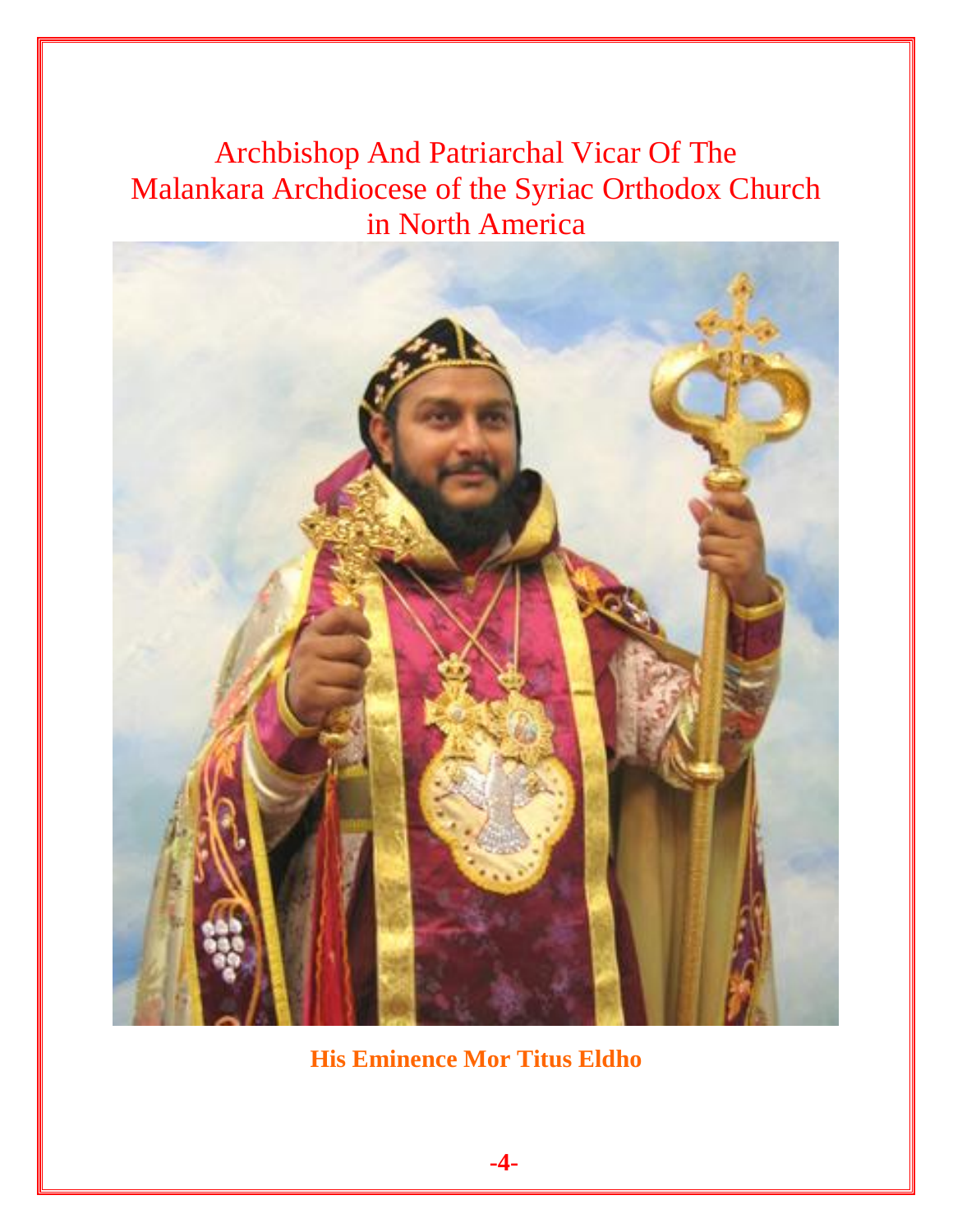# **GREAT LENTEN EVENING PRAYER**

**During the Great Lent, this prayer is to be said for the evenings after Sunday sunset and until Thursday sunset (included). Use the regular prayer for Fridays and Saturdays after sunset.** 

**This prayer is not for the Passion week of our Lord.**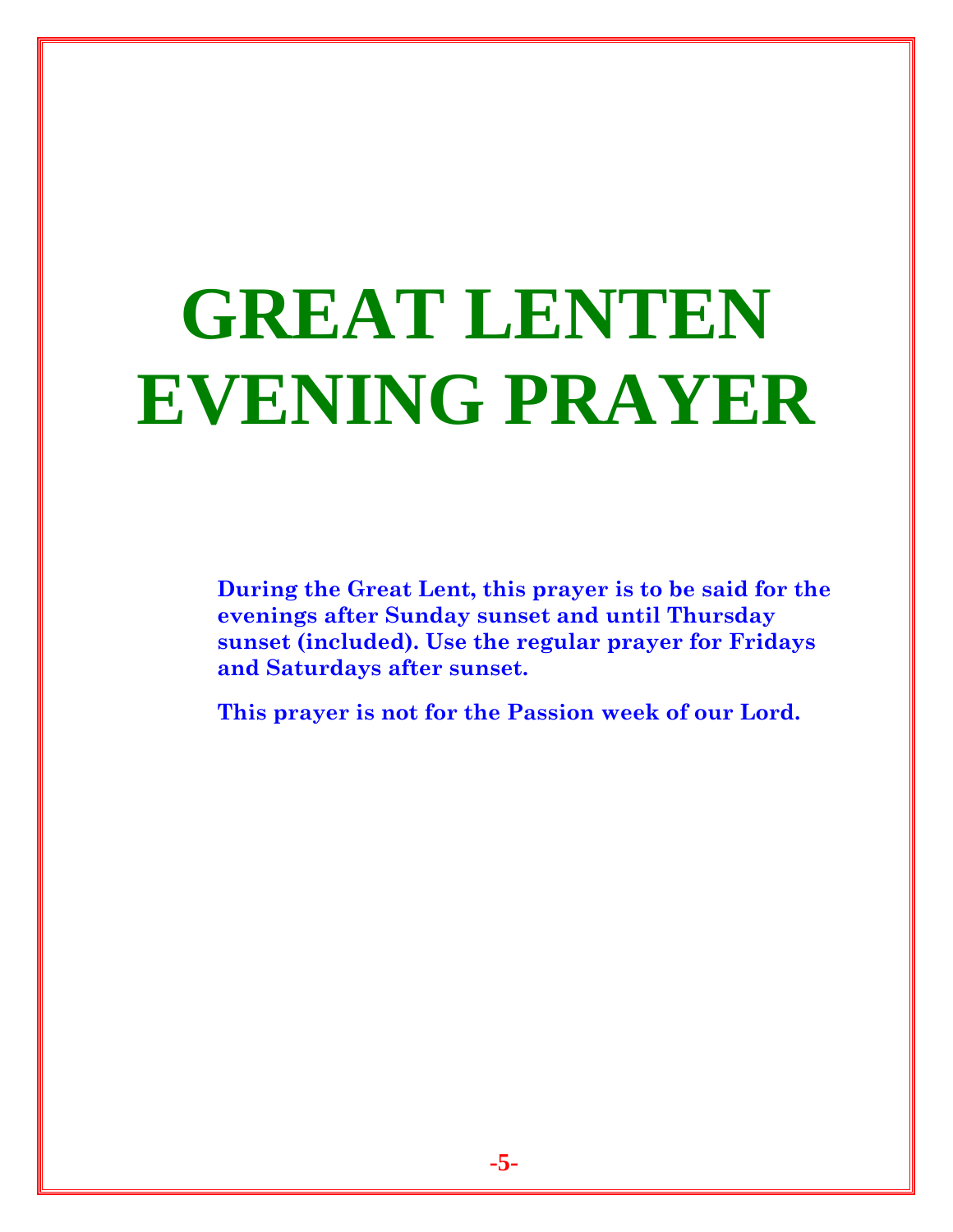# **Qaumo (The Beginning)**

In the name of the Father, and of the Son, and of the Holy Spirit, one true God:

Glory be to Him; and may His grace and mercy be upon us for ever. Amen.

Holy, Holy, Holy, Lord God Almighty, by whose glory, the heaven and earth are filled Hosanna in the highest.

Blessed is He, who has come, and is to come, in the name of the Lord God; Glory be to Him in the highest.

> Holy art Thou, O God! Holy art Thou, Almighty Holy art Thou, Immortal **T** Crucified for us, have mercy upon us.

> Holy art Thou, O God! Holy art Thou, Almighty Holy art Thou, Immortal **T** Crucified for us, have mercy upon us.

> Holy art Thou, O God! Holy art Thou, Almighty Holy art Thou, Immortal **T** Crucified for us, have mercy upon us.

Lord, have mercy upon us.

Lord, be kind and have mercy upon us. Lord, accept our worship and prayers, have mercy upon us.

#### Glory be to Thee, O God

Glory be to Thee, O Creator, Glory be to Thee, O Christ, the King, who does pity sinners, Thy servants. Barekmor.

#### **Lord's Prayer**

Our Father, / who art in heaven, / hallowed be Thy name; / Thy kingdom come; / Thy will be done on earth, as it is in heaven. / Give us this day our daily bread; / and forgive us our trespasses / as we forgive those who trespass against us. / Lead us not into temptation; / but deliver us from the evil. / For Thine is the kingdom, the power, and the glory, *f* for ever and ever. Amen.  $\mathbf{\hat{\mathbf{V}}}$ 

Hail Mary, full of grace**,** / our Lord is with thee. / Blessed art thou among women. / Blessed is the fruit of thy womb, our Lord Jesus Christ. / O Holy Virgin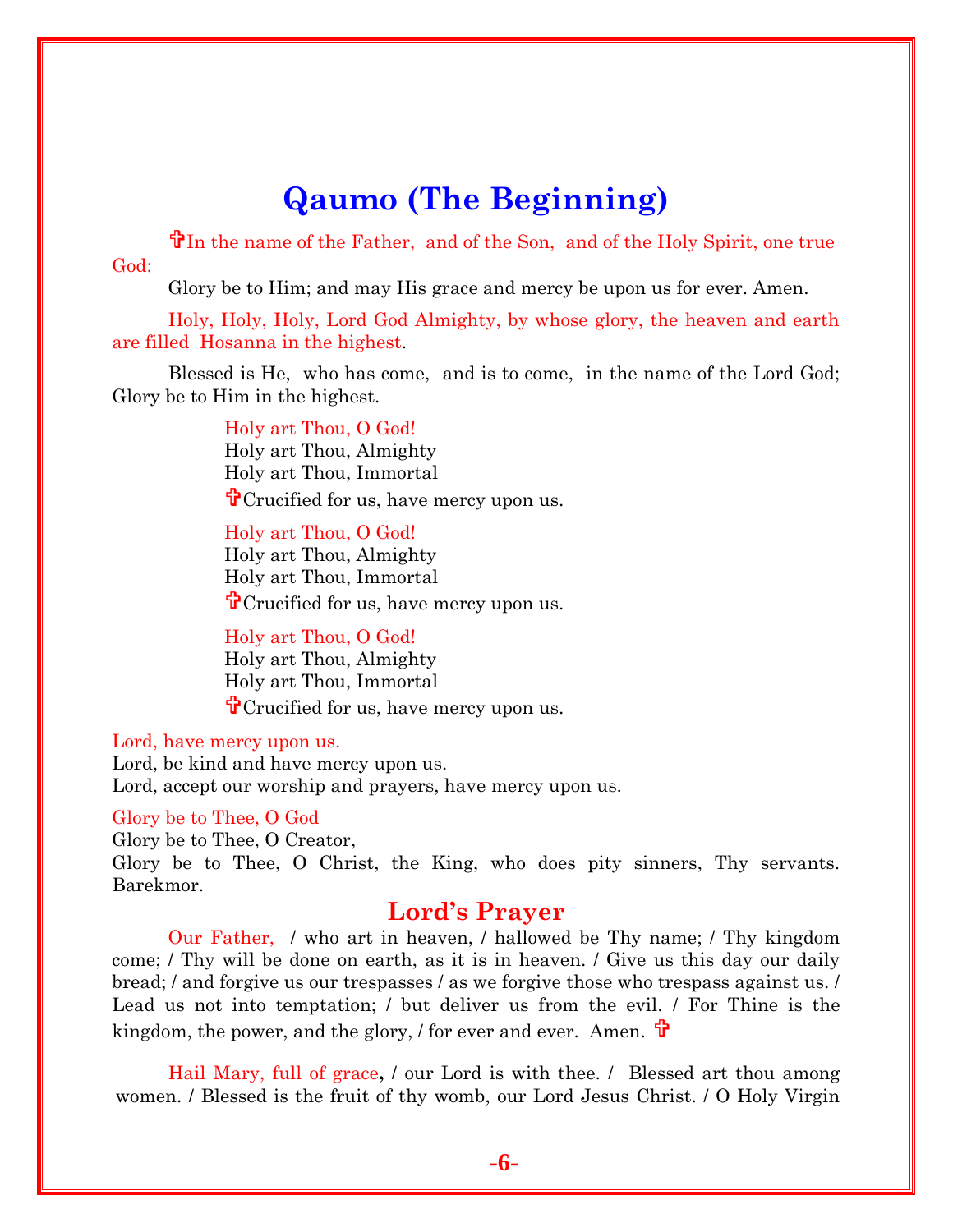Saint Mary, Mother of God! / Pray for us sinners, now and at all times, / and at the hour of our death. Amen.

# **Prayer of Ninth Hour For Sunday Evening** *QOLO*

Praise be to You O God, who gives life to the dead. Praise be to You O God, who grants resurrection to the entombed. We praise You and glorify Your Father who did send You and the Holy Spirit. *Barekhmore.*

O Lord, one of Trinity, who by Your own will stayed in the tomb for three days, give resurrection to our departed ones, for they were saved by Your precious blood. *Moriyo rahae melain noo-odarain.*

#### *BOVOOSO* (Supplication)

O merciful Lord! Renew Your creation on the day of resurrection.

O! Lord! Grant rest and comfort to our departed ones who have lived and died with hope in You, awaiting Your coming.

O! Lord! May Your servants who died with cherishing hope in You dwell in the bosom of Abraham, Isaac and Jacob.

May the souls and bodies together cry aloud and say: glory be to the One who has come and is to come and resurrect the departed. Amen.

# **Prayer of Ninth Hour**

# *QOLO*

O merciful Lord! On that day when everyone aspires to sit on Your right side, kindly do not cast us off from Your presence. Since Your holy body and blood dwell within us, kindly do not proclaim that You never knew us. Let our holy baptism be an unsinkable ship for us that crosses the fiery ocean, and we live under you grace. *Barekhmor.*

O Lord! We are buried entirely under our sins. Our iniquities are always against us. How can we look up to heaven and plead for redemption! Like the sinful woman, we knock at your door of mercy. Answer us and forgive our sins. *Moriyo rahae melain noo-odarain.*

## *BOVOOSO* (Supplication)

O merciful God! Do not turn Your face away from us. Do not reject our entreaties. Do not forsake us. You are our only support. Save us in Your mercy. O Lord! We are drowned under the filthy dirt of sin. Sprinkle us with Your clean hyssop. Mercifully wash off our impurities. Make us worthy to be Your loved ones who please You, and on the judgment day, make us stand on Your right and sing Your glory.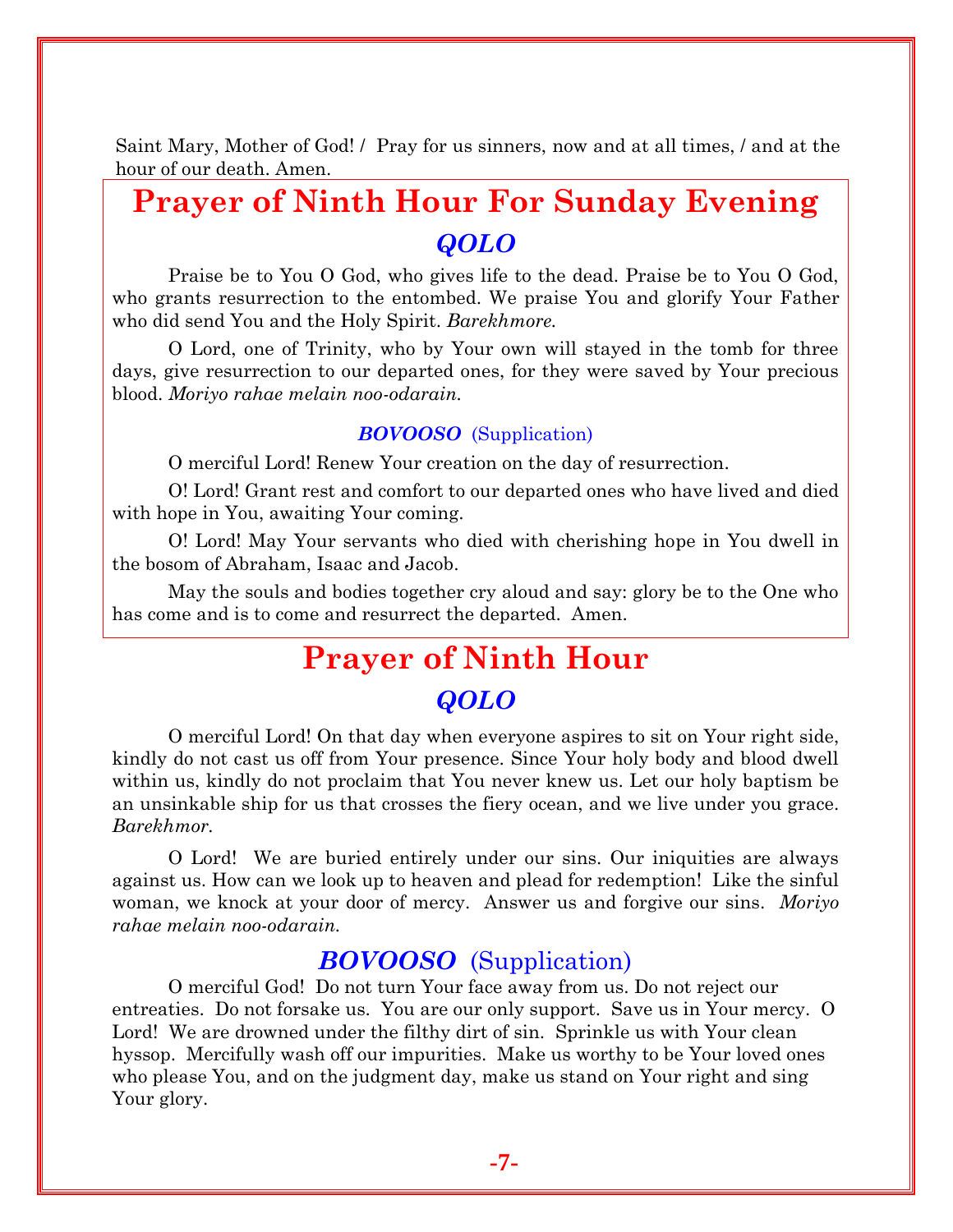**Holy art Thou O God…...etc.**

# **EVENING PRAYER**

#### **Holy art Thou O God…...etc.**

#### **(Psalms 141, 142, 119: 105-112, 117)**

#### **KuRiyElaayissOn**.

I call upon You, Lord; hear me! Give heed to my words and answer me.

Let my prayer be like incense in Your sight, my uplifted hands be like an evening sacrifice. Lord, set a guard to my mouth, a sentry at the door of my lips, that my heart may not turn to evil and indulge in the deeds of wickedness.

Let me not sit at the table of the wicked. Let the righteous man teach me, let him reprove me, but the oil of the wicked shall not anoint my head, my prayer is against their evil deeds. When their judges are thrown down in stony places, they shall hear my words; for they are sweet.

Their bones are scattered at the mouth of the grave like the plow that breaks the earth. I lift up my eyes to You, Lord. I put my trust in You, do not leave my soul destitute.

Keep me away from the hands of the proud who have laid snares for me. Let the wicked fall into their own traps, while I go unharmed.

While my soul was in agony, I cried unto the Lord with my voice; with all my voice I made supplication. I poured out my affliction before Him, I told Him all my troubles. When my spirit was overwhelmed within me, then You know my path.

They have hidden snares for me in the way I have to walk. I looked to the right, but there was no one who knew me; no one cared for my soul. I cried unto You, O Lord! I said, You are my refuge and my portion in the land of the living.

Attend to my supplication; for I am in distress. Deliver me from my persecutors, for they are stronger than me. Lead me forth from prison that I may praise Your name. The righteous shall wait for me because You will answer me.

Your word is a lamp to my feet and a light for my path. I have sworn and have determined to keep Your holy decrees. I am made to be low, Lord. Give me life according to Your word. Lord, be pleased with the words of my lips and teach me Your decrees.

My life is always in Your hands, I do not forget Your laws. The wicked have set traps for me, but I have not strayed from Your commands. I treasure up Your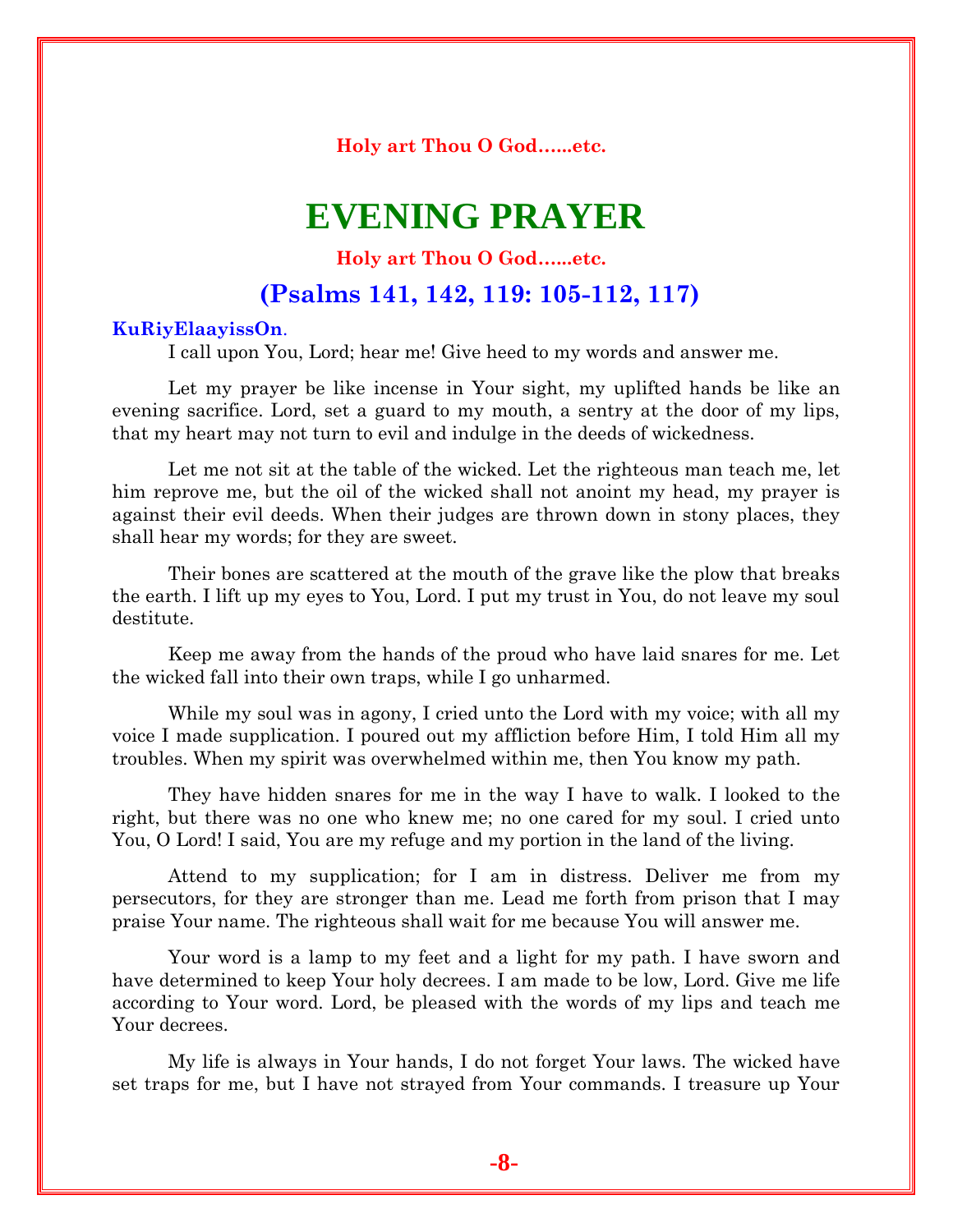testimonies. Truly they are the joy of my heart. Incline my heart to keep Your commands, in truth, for ever.

Praise the Lord, all you nations. Praise Him, all you peoples. Great is His loving kindness for us. Truly, the faithfulness of the Lord endures forever. **To You belongs the praise, O God. Barekhmor.**

#### **EnyOno**

O Lord Messiah who fasted for us while Your holiness is unblemished! Show mercy on us to observe the lent that delights You.

O Lord! You nurture all Your creations, hungered in the wilderness for our salvation, make us worthy to observe the lent without the love of the stomach.

O Lord! Grant us mercy to observe the lent in purity and to welcome Your lent. *Barekhmor.*

Let our fasting be pleasing unto You Lord. And thus absolve our iniquities. Sthowmenkalos Kurielaison.

#### **Kolos**

O Lent, the paramount weapon for the fight against Satan! Come in peace. Moses fasted for forty days. And Elijah fasted for forty days. And our Lord fasted for forty days. Glory to You Lord Messiah who taught us to be victorious over Satan through fasting and prayer. Barekmor

Moses received the tablets inscribed by God through fasting. Elijah became God's beloved through fasting, and heaven and earth obeyed him. Blessed is the one who relinquishes jealousy, hatred and other evils, and fasts and prays and pleases God with his deeds. *Moriyo rahae melain noo-odarain.*

## **Kolos Continued**

O God! Forgive our iniquities. Kindly absolve all our sins. We cry unto You like the sinful woman, for we have angered You by our sins. O You who loves the mankind! Accept us and have mercy upon us. Make us worthy to sing Your glory for Your mercies with Your saints, on the day You arrive in great glory.

O Lord! We cry unto You in contrition like the prodigal son. Have mercy upon us. We sinned against heaven and before You. Accept us as Your hired servants . Consider us like the servants in Your house. Forgive us of all the sins we committed before You. *Moriyo rahae melain noo aadarain.*

## *BOVOOSO* (Supplication)

As the spirit and the body have to observe the lent together, while the body denies food, the spirit must relinquish evil as well. Observing the lent by denying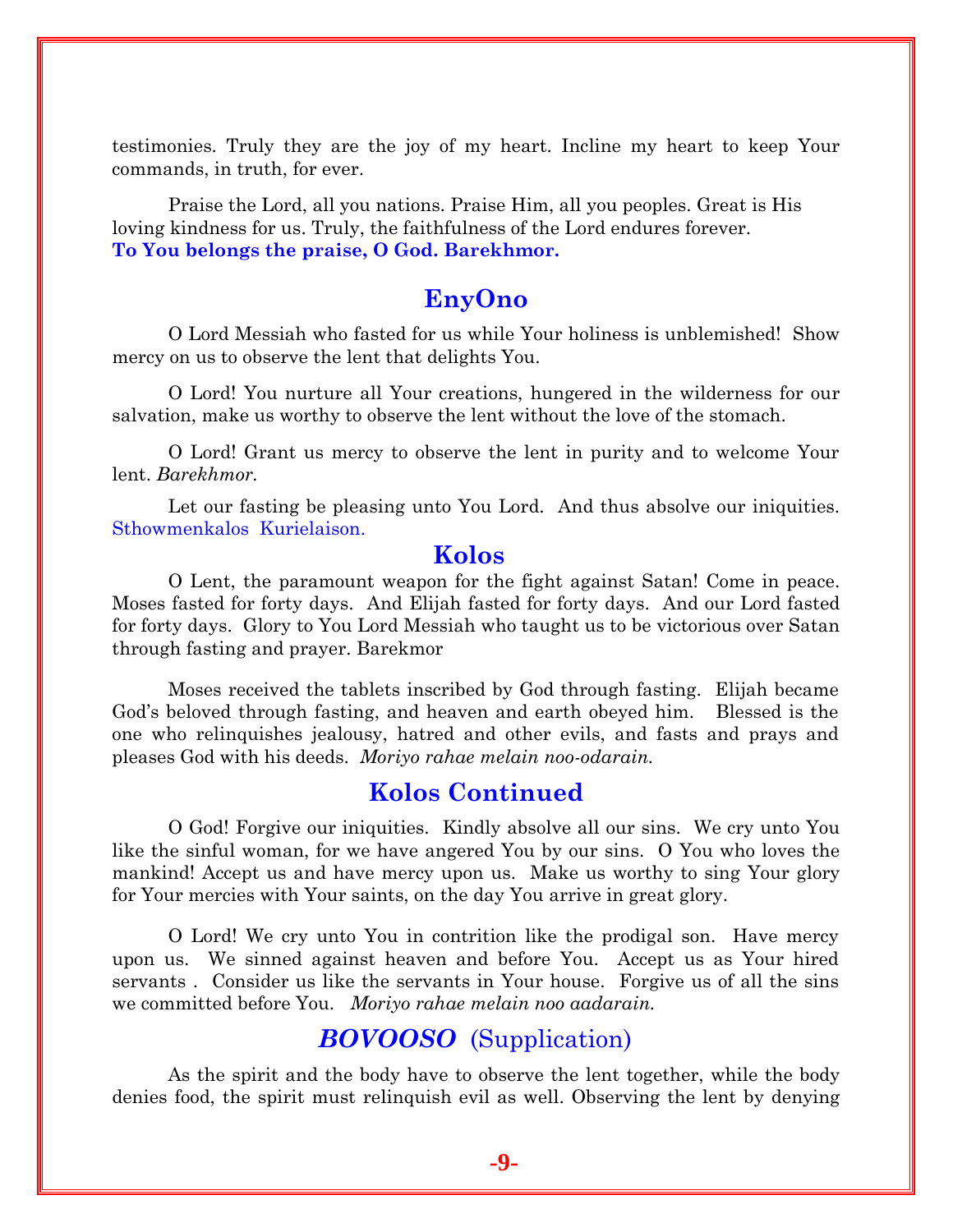food alone while holding on to evil thoughts is worthless. O Lord, make us to observe the lent diligently in body and spirit with your mercy.

[Say the special prayers for Mid Lent, Fortieth Friday and Hosanna days here]

## **Go To Page 19**

#### **Concluding Prayer**

#### **(To be said only on the above occasions)**

**O Lord Jesus Christ! Do not close the door of Your mercy on our faces. Lord, we confess that we are sinners, have mercy upon us.**

**O Lord! Your love made You descend from Your place to us that by Your death, our death was abolished; have mercy upon us.**

 **Holy art Thou O God..etc.**

# **Prayer of the Bedtime (Compline)**

 **Holy art Thou O God..etc.**

**Use this section only on Sunday Nights**

Glory to God in the highest, and peace and reconciliation on earth, and good hope for all.

Glory to God in the highest, and peace and reconciliation on earth, and good hope for all.

**F**Glory to God in the highest, and peace and reconciliation on earth, and good hope for all.

# **Psalm 4**

BarekhmOr, Answer me when I call to you, O my righteous God.

BarekhmOr, Give me relief from my distress; be merciful to me and hear my prayer.

O men, how long shall my honor be turned into shame? How long will you love vain words and seek after lies?

Know that the Lord has set apart The Chosen One for Himself with wonders; the Lord will hear when I call him.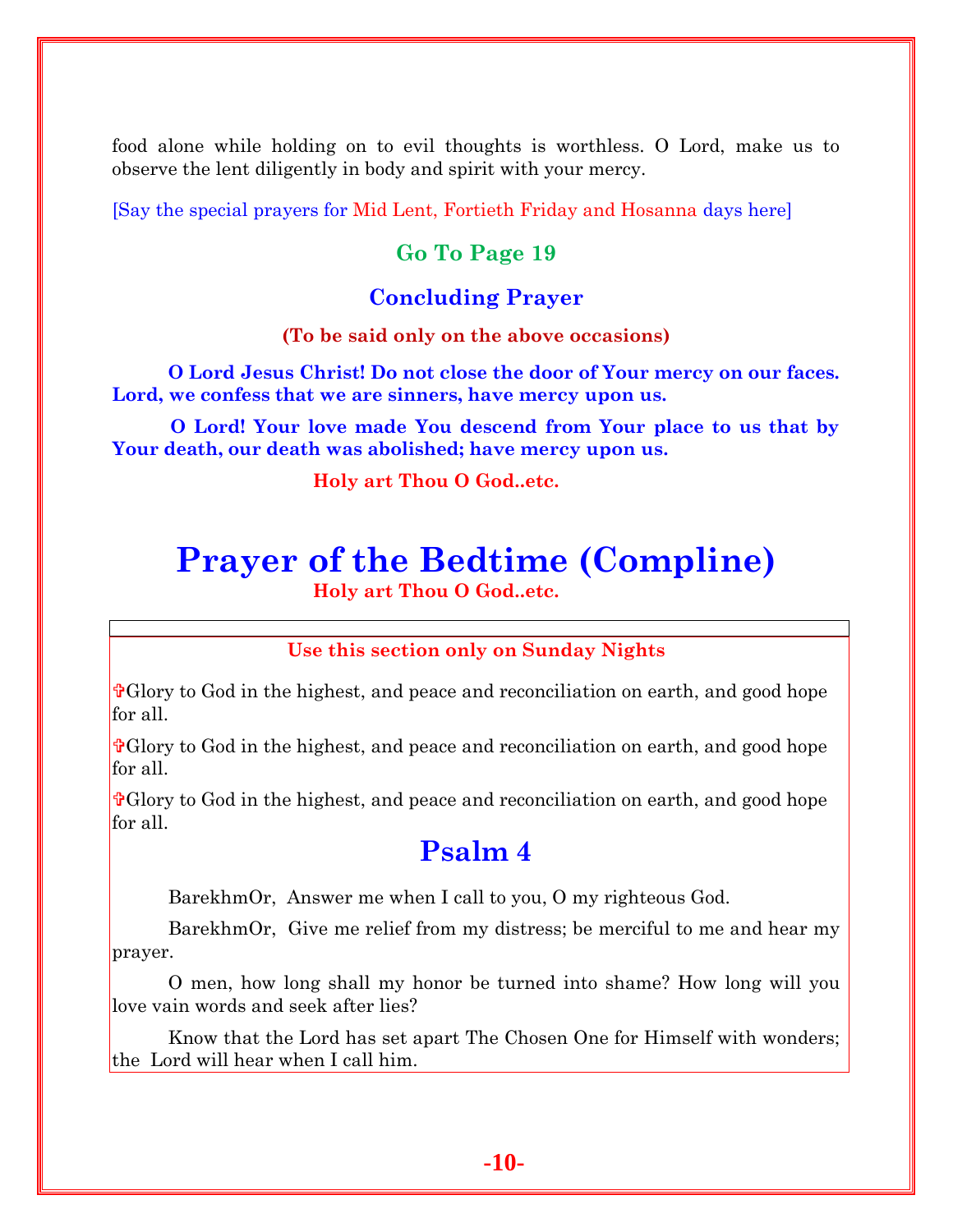In your anger do not sin; when you are on your beds, search your hearts and be silent.

Offer right sacrifices and trust in the Lord.

There are many who say, "Who will show us the Good One and will shed upon us the light of his face?"

You have filled my heart with greater joy than when their grain and new wine abound.

I will lie down and sleep in peace, for You alone, O Lord, make me dwell in safety.

## **Prayer of Repentance**

O Lord! teach us all Your commandments. By Your grace help us to live according to them. O God set guards to the open doors of our senses that the treasury of Your grace may not be detained from us. Barekhmor

O holy God, Your Holiness is adored by all saints. O Lord, cleanse our thoughts and make us worthy to glorify Your name like the seraphim who proclaim and glorify Your Holiness. Moryo rahem `a lay noo `adarayn.

# **Supplication**

O Lord, accept our worship and have mercy upon us.

Grant us compassion, mercy and forgiveness from Your holy treasury.

O Lord, our deeds make You angry; but You never desire to be angry. You are merciful and Your tranquillity is never disturbed.

Though our sins are abundant, they are like a drop of mud in Your ocean of mercy. A drop of mud cannot soil the ocean.

O God who listens to prayers and grants supplications, be pleased in our prayers and grant our petitions in Your mercy.

# **The Hymn of Mor Ephrem the Syrian**

- 1. Lord have mercy upon us Kindly accept our service Sending from Thy treasu-ry Kindness, mercy - and pardon..
- 2. Grant me O Lord, while I stand, keeping vigil before Thee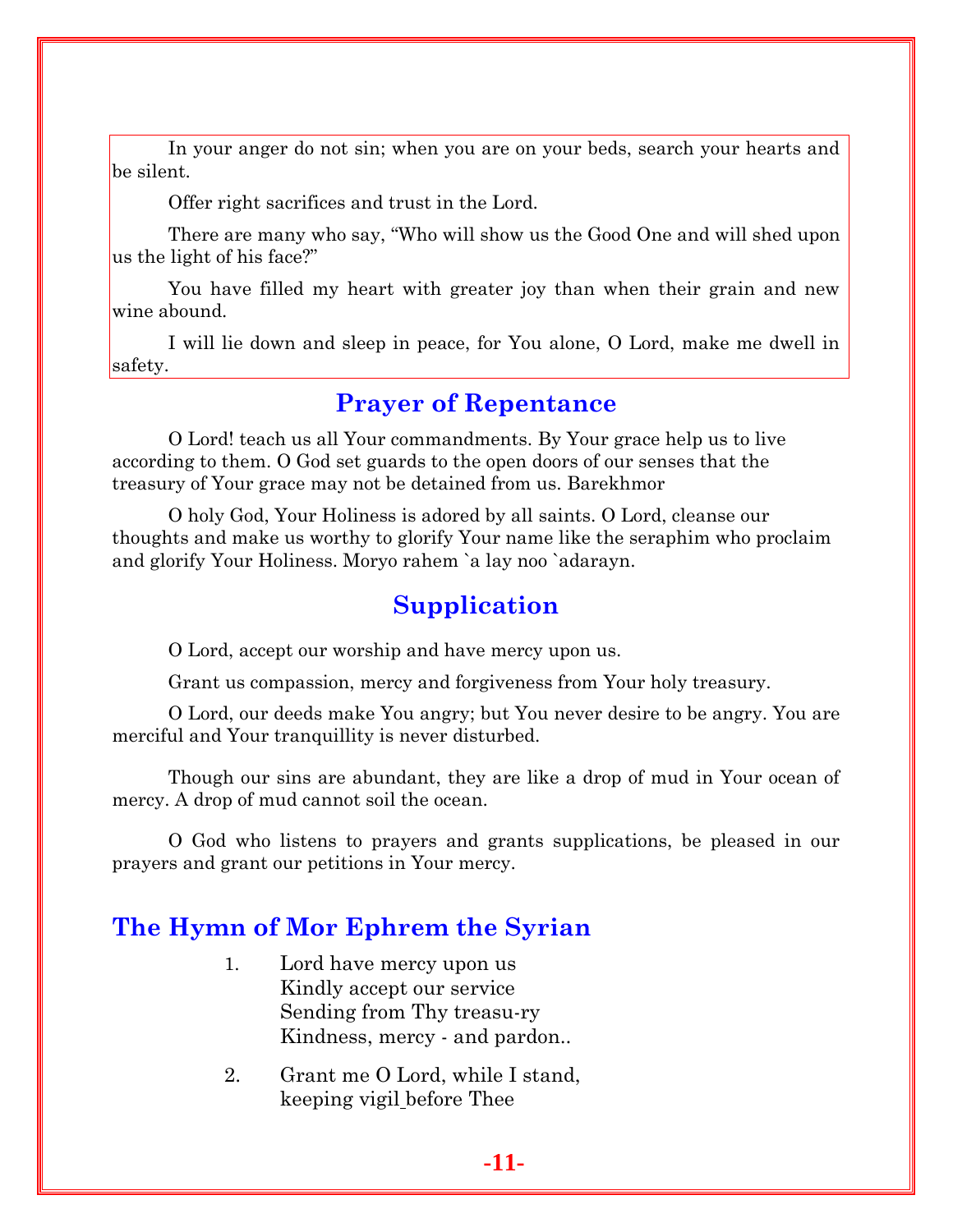Should I fall to slumber's hand, Guard thou me from - sinful sleep.

- 3. If I trespass while awake by thy Grace absolve me Lord If I transgress - in my sleep Forgive me Thy – compa-ssion.
- 4. By the Cross of Thy meekness Grant me, Lord, a restful sleep Deliver me from - evil dreams O Lord, and from - sinful thoughts.
- 5. Through the night govern me, Lord Grant to me a - peaceful sleep; Let not evil - one and thoughts, Should have domain - over me
- 6. Grant to me Thy bright Angel, that he may guard - all my limbs; Save me from un-holy lust By Thy Body - that I ate.
- 7. While I lie and sleep in calm, may Thy blood be - my guardian; Granting freedom - to my soul which is but Thy - own image.
- 8. Thy hand shaped me, O my Lord Shadow me with - Thy right hand, Thy mercy be - a for-tress Shielding me Lord - all around.
- 9. While my body rests and sleeps, May Thy power - keep vigil; Let my sleep in - Thy presence May become like - sweet incense.
	- 10. Let not evil touch my bed, By Thy mother's prayer for me; By Thy pleasing sacrifice, Keep Satan from - hurting me.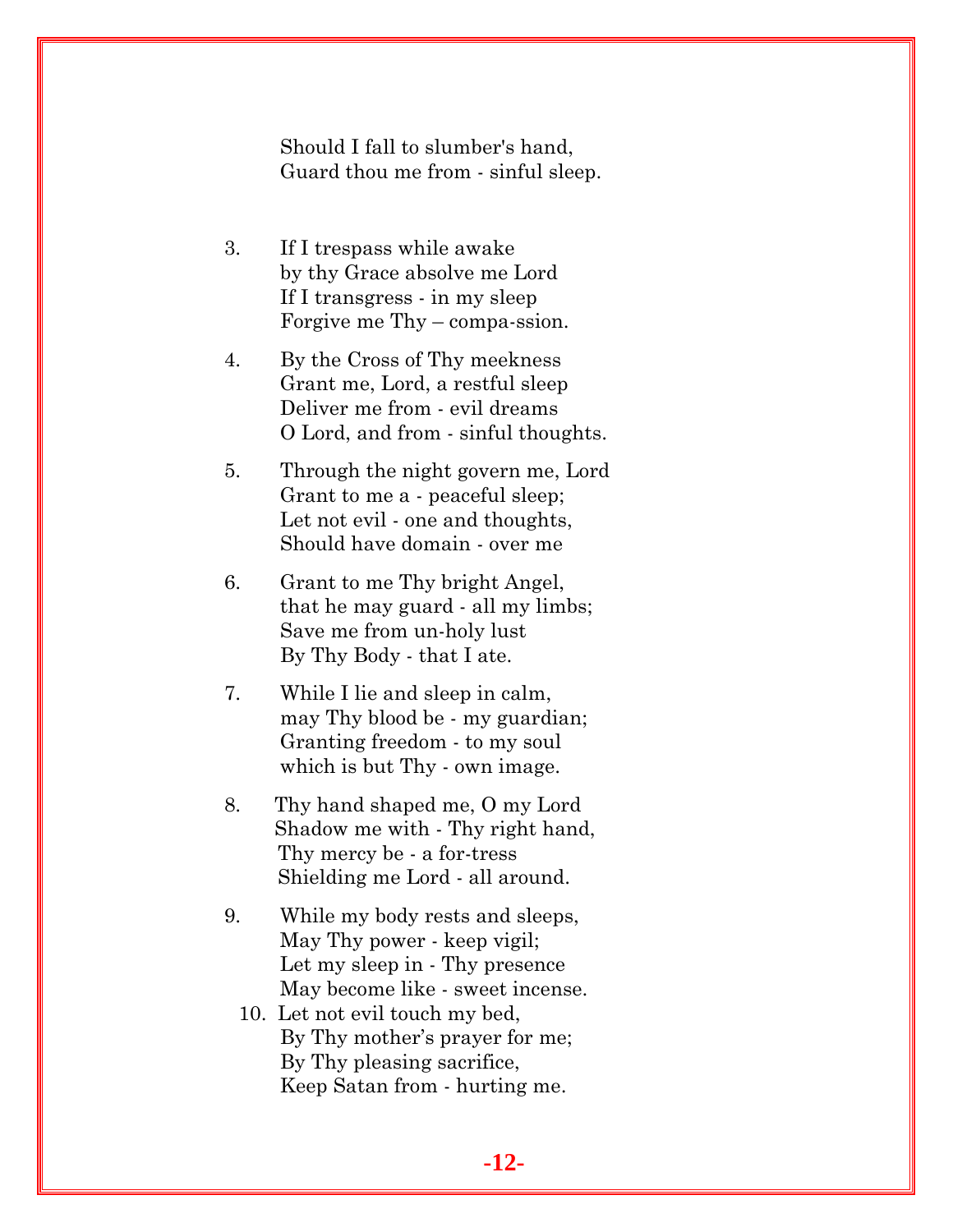- 11. Fulfill Thy word with me, Lord, And guard my life by Thy Cross; Waking I shall - praise Thy name, For Thou loved me - in weakness.
- 12. Grant me by Thy mercy, Lord, That I hear and - do Thy will; Grant Lord an eve - full of peace, And a night of – righteous-ness.
- 13. O our Savior, Jesus Christ, who is indeed the true light; Thy honor stays - in the light, Worshipped by all - sons of light.
- 14. Jesus Savior of the world, who stays and lives - in the light; to Thee praise, on - us mercy In this world and - that to come.
- 15. Praise to Thee Lord, praise to Thee, Thousands thousands - we praise Thee; Tens of thousands - we praise Thee, To Thee praise on - us mercy.

#### **Stanzas 16-27 are to be sung for 3-Day Lent and Great Lent**

- 16. Thou Master of holy saints! O Thou adored by Thy saints! Answer prayers of those who Worship and praise Thy Glory
- 17. Praise to Thee forever O Lord! Thou art one true triune God Father, Son and comforting Holy Spirit, one true God
- 18. Praise to Thee forever O Lord! For Thou accepts prayers of Humble and penitent tears Like the first fruit offerings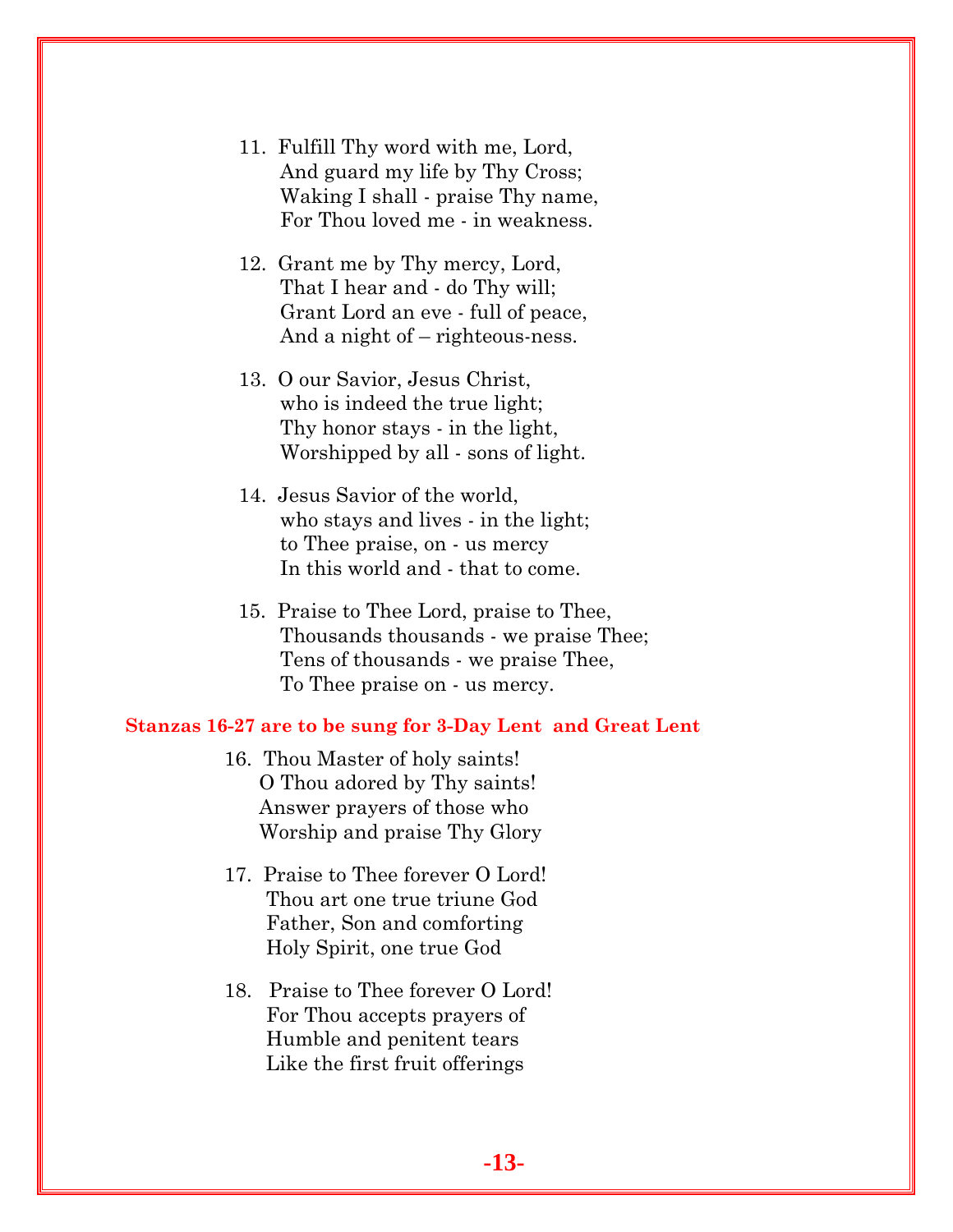- 19. Heavenly hosts praise and adore Thee O Lord unceasingly We too sing Thy glory Lord! The feeble earthlings made of dust.
- 20. Before Him who is one true God Father, Son and Comforter Psalms we sing in true knowledge Which is away from evil.
- 21. Gold and silver gather not Earthly possessions, poisons kill Gather good tidings for they Please thy good Lord on thy face
- 22. Observe thou lent forty days Feed and care needy, hungry Say thy prayers seven a day As king David Jesse's son.
- 23. Fasted forty days Moses And prophet Elijah good Jesus fasted forty days And He defeated Satan
- 24. Lord, open Thy door of grace For Thy own humble servants Through Jonah's supplication Who was pulled from raging sea
- 25. Lord, open Thy door of grace For Thy own humble servants Through Daniels's supplication Who was pulled from lions den
- 26. Lord, open Thy door of grace For Thy own humble servants Through infants' supplication Who were pulled from furnace hot
- **27.** Thou who receive our prayers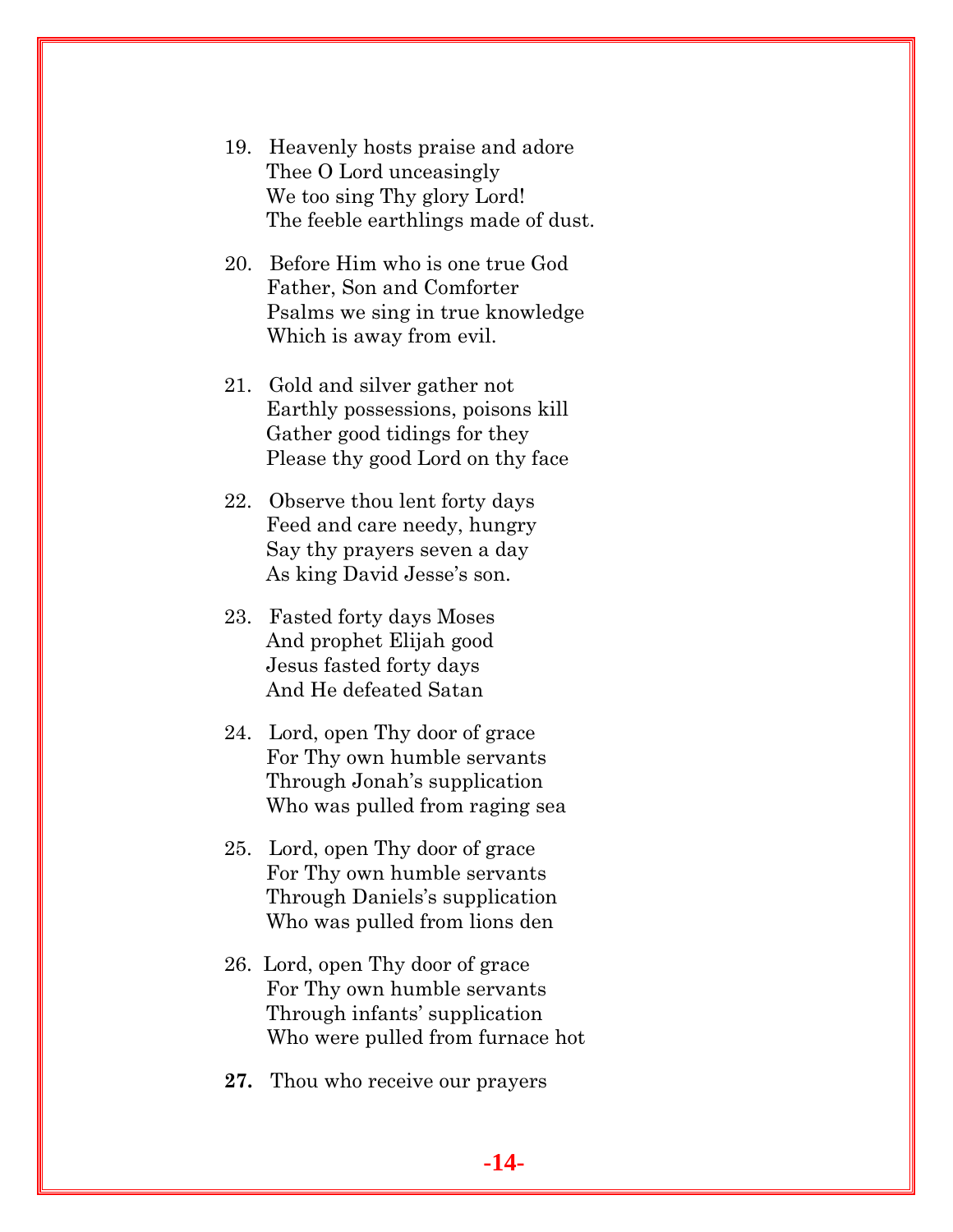Thou who grants su-pplications; Hear our prayers - and atone Granting requests - in mercy.

## **Psalms 91, 121**

#### **(These psalms are to be read by two individuals, alternating paragraphs)**

Kurieleison, Kurieleison, Kurieleison.

Barekhmor, Those who dwell in the secret place of the most high, whoever abides under the shadow of the Almighty.

Barekhmor, I will say of the Lord, He is my refuge and my fortress: my God; in Him will I trust.

For He shall deliver you from the snare of stumbling, and from idle talk.

He shall cover you with His feathers, and under His wings you will be safe: His truth shall be your armor.

You shall not be afraid of the terror by night; nor of the arrow that flies by the day; nor for the plague that travels in the darkness; nor for the destruction of the wind in the noon.

A thousand shall fall at your side and ten thousand at your right hand.

But they shall not come near you, only with your eyes you shall behold and see the reward of the wicked.

Because You are my Lord, my refuge, who has made His habitation in the most high.

No evil shall come near you; no plague shall come near your dwelling.

For He shall give His angels charge over you, to keep you in all your ways.

For they shall bear you up in their hands so that your foot shall not dash against a stone.

You shall tread upon the basilisk and adder; and you shall trample the lion and the dragon.

Because he has sought Me, I will deliver him and strengthen him; he shall call upon Me because he has known My name.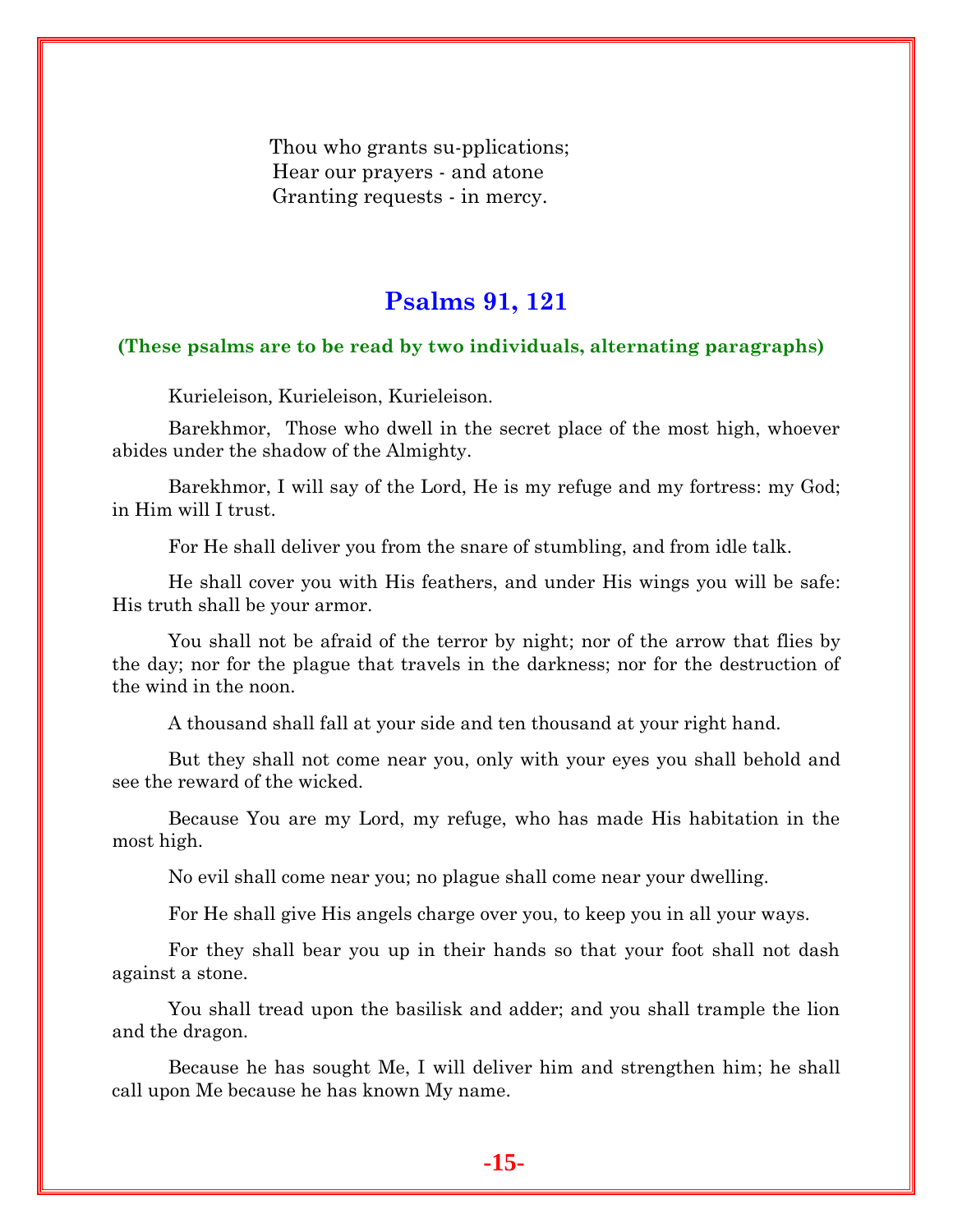I will answer him and I will be with him in trouble will strengthen him and honor him.

I will satisfy him with long life and show him My salvation.

I will lift up my eyes to the mountains, from where comes my helper?

My help comes from the Lord, who made heaven and earth.

He will not let your foot to tremble; He who keeps you will not slumber.

Behold, He that keeps Israel shall neither slumber nor sleep.

The Lord is your keeper; the Lord shall overshadow you with His right hand.

The sun shall not smite you by day, nor the moon by night.

The Lord shall preserve you from all evil; He shall preserve your soul.

The Lord shall preserve your going and coming from henceforth and for ever more. **To You belongs the praise, O God. Barekhmor.**

## **Prayer of Patriarch Mor Severius (AD 460-538) Halleluia, Halleluia, Halleluia, Men olam wadamo l-olam olmeen Aammeen.**

Lord, who sits in the shadow of the most high, protect us under the wings of Your mercy, and have compassion upon us.

O Lord who hearkens to all, by Your grace listen to the supplication of Your servants.

O glorious King, our Savior, give us peaceful evenings and sinless nights.

We set our eyes unto You; forgive our debts and sins, and be merciful to us in this world and in the world to come.

O Lord, may Your loving kindness shelter us and let Your mercy guard us. May Your  $\mathbf{\hat{r}}$  cross protect us from the evil one and his legion.

Let Your right hand enveil us all through the days of our lives.

Let Your peace reign among us. Grant hope and salvation to all the souls who make supplication unto You.

By the prayers of St. Mary, who gave birth to You, and of all Your saints; O God, forgive our debts and have mercy upon us.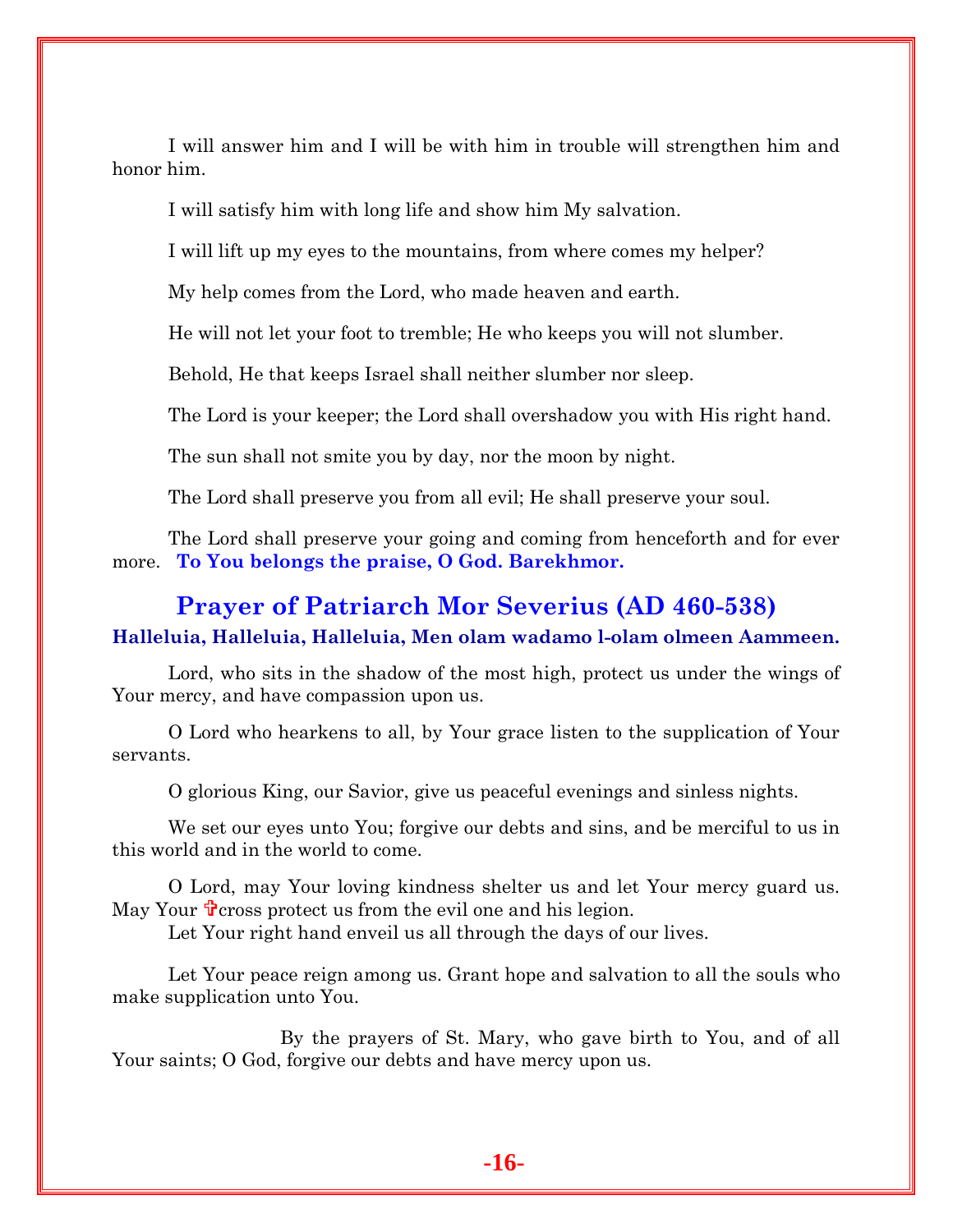# **Praise of the Cherubim**

 Blessed be the glory of the Lord, from His place for ever. Holy and glorious Trinity, have mercy upon us.

 Blessed be the glory of the Lord, from His place for ever. Holy and glorious Trinity, have mercy upon us.

 Blessed be the glory of the Lord, from His place for ever. Holy and glorious Trinity, have compassion and mercy upon us.

You are holy and glorious for ever. You are holy and glorious for ever. You are holy and glorious for ever and your name is blessed for ever.

Glory to You, our Lord. Glory to You, our Lord. Glory to You, our hope for ever. Barekhmor.

Our Father who art in heaven, ………….. Hail Mary, full of grace,…………………

# **Creed**

We believe in One True God, the Father Almighty, Maker of heaven and earth, and of all things visible and invisible.

And in one Lord, Jesus Christ, the only begotten Son of God, who was begotten of the Father before all worlds; Light of Light, true God of true God; Begotten and not made; and being of one substance with His Father; by whom all things were made; who for us men and for our salvation came down from heaven  $\ddot{\mathbf{r}}$ and was incarnate by the Holy Spirit and of the Virgin Mary, Mother of God. And He became man, and was crucified  $\mathbf{\hat{r}}$  for us under Pontius Pilate, and He suffered, died and was buried, and the third day He rose according to His will, and ascended  $\ddot{\mathbf{r}}$  into heaven, and sits at the right hand of His Father; and He will come again with great glory to judge both the living and the dead; and His kingdom shall have no end.

And, we believe in the Holy Spirit, The Lord, the Giver of life to all, Who proceeds from the Father; Who together with the Father and the Son is worshipped and glorified, Who spoke through the Prophets and Apostles.

And in one Holy, Catholic and Apostolic Church. We confess one Baptism for the remission of sins. And we look for the resurrection of the dead, and the new life in the world to come, Amen.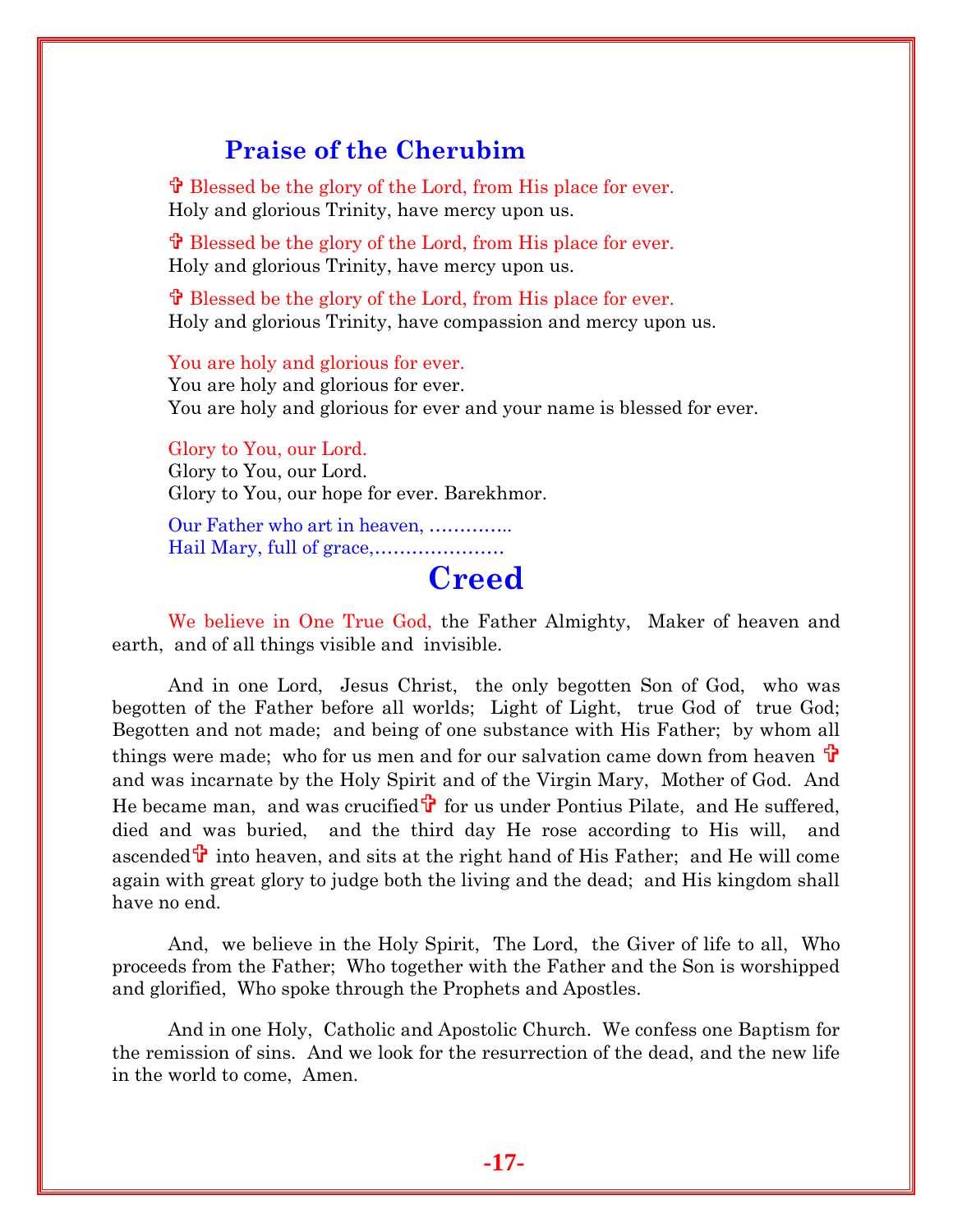#### **Barekmor, Sthowmenkalos: Kurielaison, Kurielaison, Kurielaison***,*

Lord have mercy upon us. Lord be kind and have mercy upon us. Lord answer us and have mercy upon us.

Glory be to Thee, our Lord; Glory be to Thee, our Lord; Glory be to Thee, our hope for ever. Barekhmor.

Our Father who art in heaven, …………..

Hail Mary, full of grace,…………………

**May the love of God the Father and grace of our Lord Jesus Christ and the fellowship and communion of the Holy Spirit be with us all; along with those we are indebted to pray for, our parents, our siblings, our children, and the departed souls of our loved ones, due to the intercession of Virgin St. Mary, the mother of God, St. Thomas, St. George, St. Basil Eldho, St. Gregorios, St. Ignatius Elias III, St. Abdul Jaleel Gregorios and St. Poulose Athanasius, and all the rest of saints, now and forever, Ammeen.**

O Lord Jesus Christ, Our God! Thank You for all the blessings You have been showering on us.………………………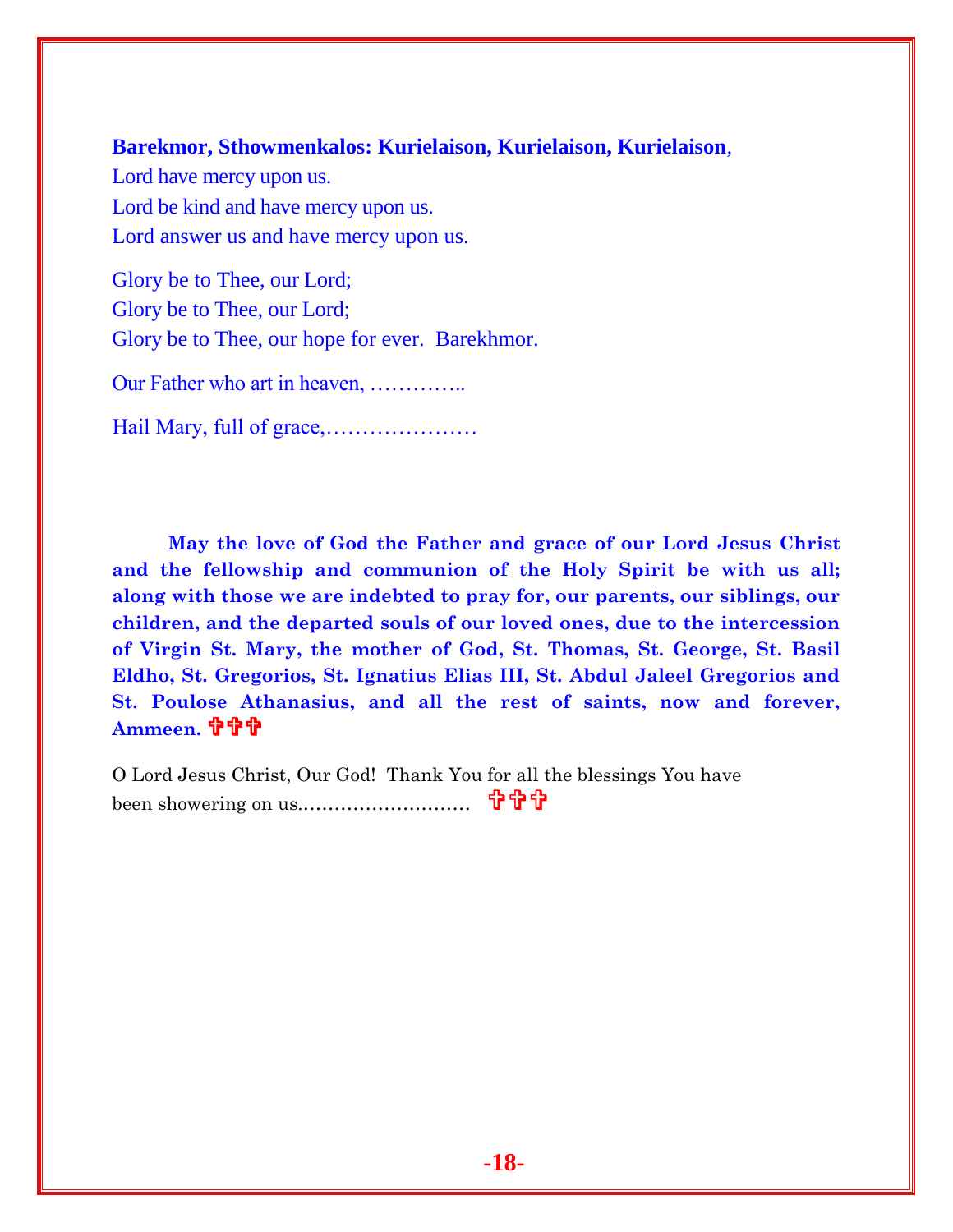# **First Saturday of the Great Lent kOlOs**

O Lord! Make us worthy to follow the footsteps of the holy fathers and doctors who taught us the true faith and lead us into green pastures and remain steadfast to their teachings. By the prayers of Mor Aphrem and Mor Thevedoros let peace and tranquility be augmented in the holy Church. baaRekmOr

O Lord, make us worthy to follow their example to proclaim the true faith and observe the commandments they imparted such as fasting, prayer and all that are beneficial to our spirits, and to receive You with them on the day of judgment. *Moriyo rahae melain noo-odarain.*

#### **bOvoosO**

O Lord! Like our holy fathers let Your Holy Spirit dwell in us and grant us the speech, strength and awareness to praise Your glory and to help those who deviated from the holy faith turn to the path of the truth.

# **For Sundays other than Palm Sunday in Great Lent**

#### **kOlOs**

O Lord Messiah! You came down to comfort the grief-stricken, heal the sick, drive out demons, liberate the enslaved, provide us the needy with Your wealth. Bring us back to life with Your divine word. Kindly do not cast us off for our lack of faith. Make us grow in Your faith. As You healed the fever of Peter's mother-in-law, heal us from the atrocities of our sin that wound and distress us.

O Lord! Doctor for all pains and illnesses and who dress our wounds, heal the sicknes of our souls. Kindly eradicate the leprocy of our iniquities. Cleanse us off our unclean ways. By Your mercy tear up our bondages. As we are suffering from numerous illnesses, send us all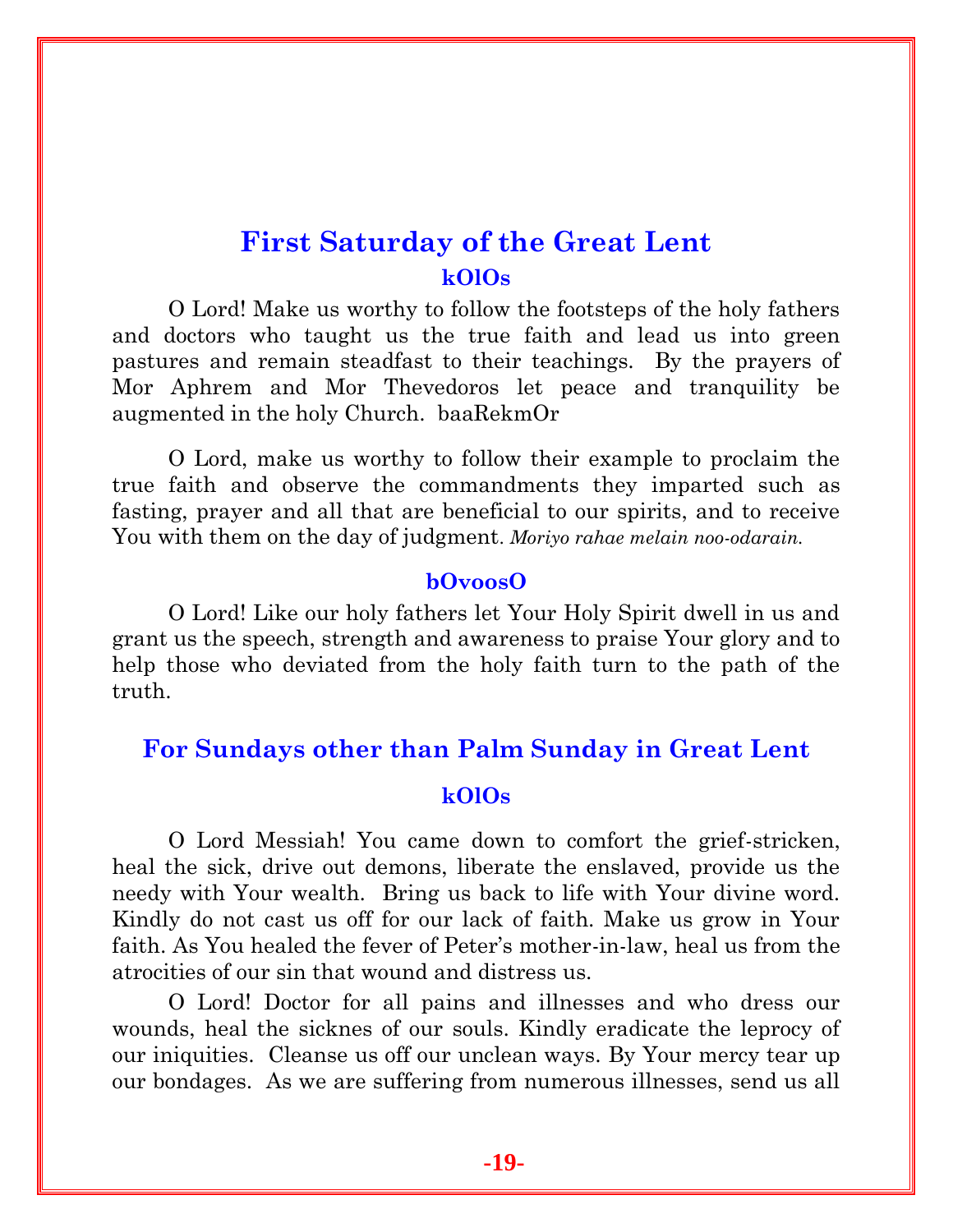Your help by Your great power. Wash the stains of our sins and cleanse us. *Moriyo rahae melain noo-odarain.*

#### **bOvoosO**

Lepers healed at Your presence, blind hear Your voice and able to see, dead resurrect, paralytics and lame heal and able to walk, and made demons flee from You, O Savior! Come down to us and heal our sick, raise the dead and chase demons. As You calmed the fury of the sea by Your admonition, calm down the severity of our sins. By Your mercy, eradicate our hidden and known agonies and ailments from our souls and bodies. We glorify You for all Your grace and mercy on us.

## **March 9**

## **Memorial of Forty Martyrs**

#### **kOlOs**

By the counsel of the covetous Satan, the arch enemy of truth, the cruel king subjected the bodies of the martyrs to extreme sufferings by forcing them to stand in the sea all night in freezing cold. Let their prayers be our fortress. baaRekmOr

The holy martyrs boldly prepared for the war, fastening their belts and holding their weapons. They won the war and awarded the crowns of glory. By their prayers, O Lord! Help us to strengthen us in Your love and to fight courageous war with evil demons. *Moriyo rahae melain noo-odarain.*

#### **bOvoosO**

Like the heavenly hosts marveled the war waged by the forty martyrs in the sea and clapped their hands in joy at their victory, let them rejoice when we turn to You leaving our sinful ways behind. We praise You Lord for giving strength, courage and victory to martyrs who fought their war for You.

# **March 25**

# **Annunciation to Mother of God**

## **kOlOs**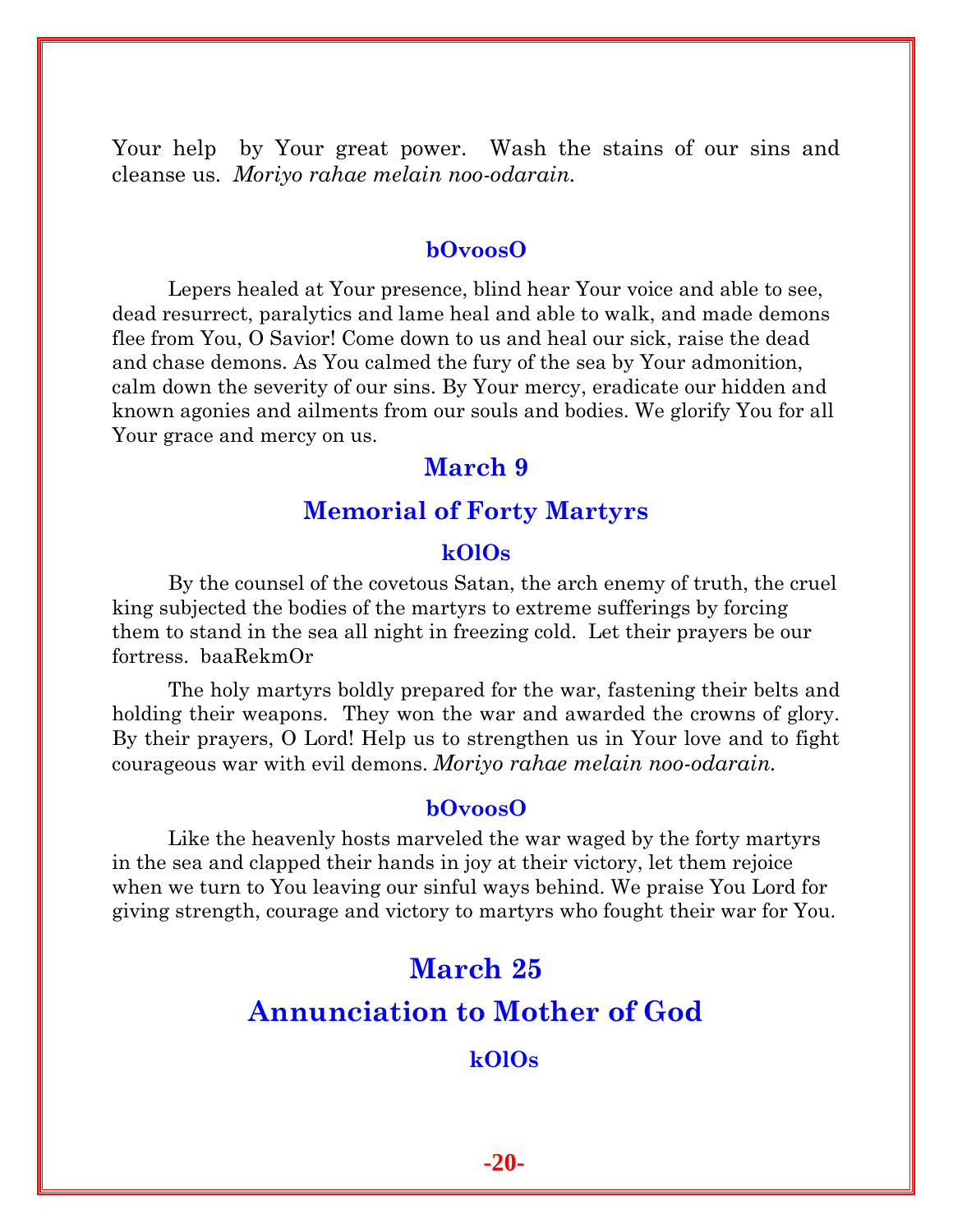Glory to our Lord who sent his archangel to Virgin Mary to proclaim His birth and humbly descended and dwelt in her. Blessed is the one whom the heaven, earth, angels and men glorify. O Lord! Let the prayer of Your mother be our fortress. baaRekmOr

Peace be to you O mother of the righteous Sun! Peace be to you O palace of sanctity! Peace be to you o ship, filled with vast treasures. Blessed is the Fruit of your virginity. O Mother! By your prayer help us to live a life of purity like you. *Moriyo rahae melain noo-odarain.*

#### **bOvoosO**

O Lord Messiah! Who willed to dwell in a pure virgin and took the form of a servant, live within us and liberate us from the hard bondage of sin and death. O Lord! Make us pure temples and clean mansions for You.

# **Mid-Lent Wednesday**

## **kOlOs**

Like Moses erected a brass serpant in the middle of Israelite tent and by that people were saved from the serpant bite, we erected the cross<sup> $\phi$ </sup>, the symbol of victory and life in our church. O Lord! We bow down to Your cross<sup> $\phi$ </sup> for we obtain salvation through Your cross<sup> $\phi$ </sup>. baRekmOr

O Lord Messiah! During Your public ministry, when You replied to king Abgar for his invitation You included an icon with Your image. Likewise, accept our paryer essays and reply favorably and instill Your behavior, nature and humility in us and make us Your own people. *Moriyo rahae melain noo-odarain.*

#### **bOvoosO**

O Savior, who accept penietent sinners with love and compassion, kindly accept us and answer our prayers.

# **For Hosanna Week and Hosanna Sunday (Palm Sunday)**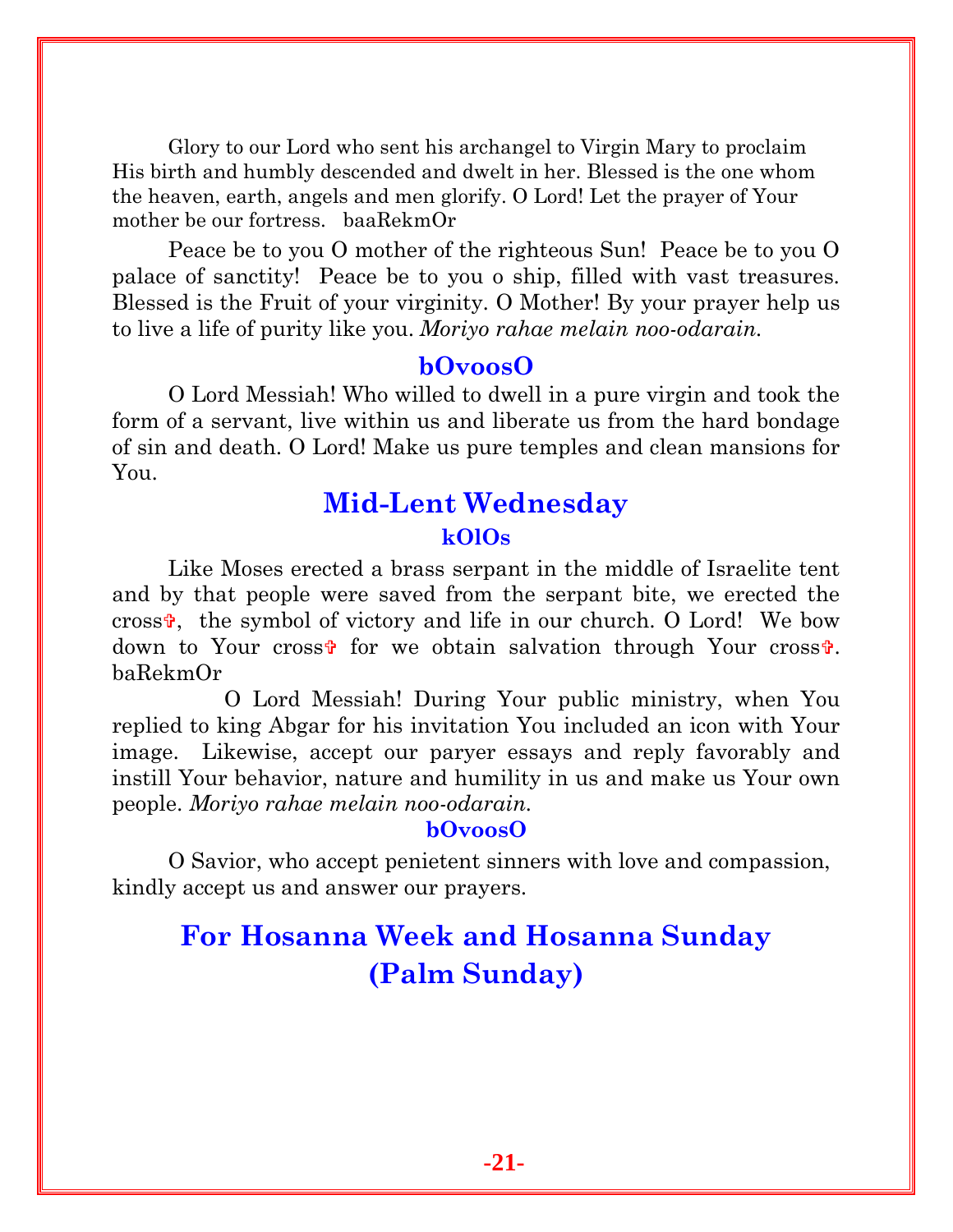

**(Monday after the Sixth Sunday of lent to Hosanna is known as Hosanna Week. For 40th Friday and Lazarus' Saturday use special prayers for those days)**

#### **kOlOs**

O Lord, who descended in mercy, and rode on a donkey! Cleanse us of our sins to glorify You with the children. baaRekmOr

On this day You rode on a donkey, exalt Your Church at all places. With Your power, kindly protect its members. Allow us to welcome You with innocent hearts with the children. *Moriyo rahae melain noo-odarain.*

# **bOvoosO**

When the Lord whose chariot is drawn by Cherubim and the Seraphim sing His glory, humbly riding on a donkey on the streets of Jerusalem and made the triumphant entry to Jerusalem, infants and children glorified Him. Heavenly choir sang 'Holy, Holy, Holy' and the the crowd on earth sang, ' The Lord who came down for us is Holy, Holy, Holy'. With them we cry aloud, 'Hosanna to the Son of David. Accept our praise and have mercy upon us.

# **40th Friday kOlOs**

O Lord Messiah! Glory be to You for You were lead to the wilderness by the Holy Spirit after the holy baptism and observed fasting for forty days and forty nights and started Your public ministry and thereby teaching us the need for observing lent before entering into Your ministry. *Moriyo rahae melain noo-odarain.*

Glory to You for You overcame all the temptations Satan offered to You and admonished him saying, 'Satan! Go behind me' and make him flee, and taught us about the temptations Satan will offer to those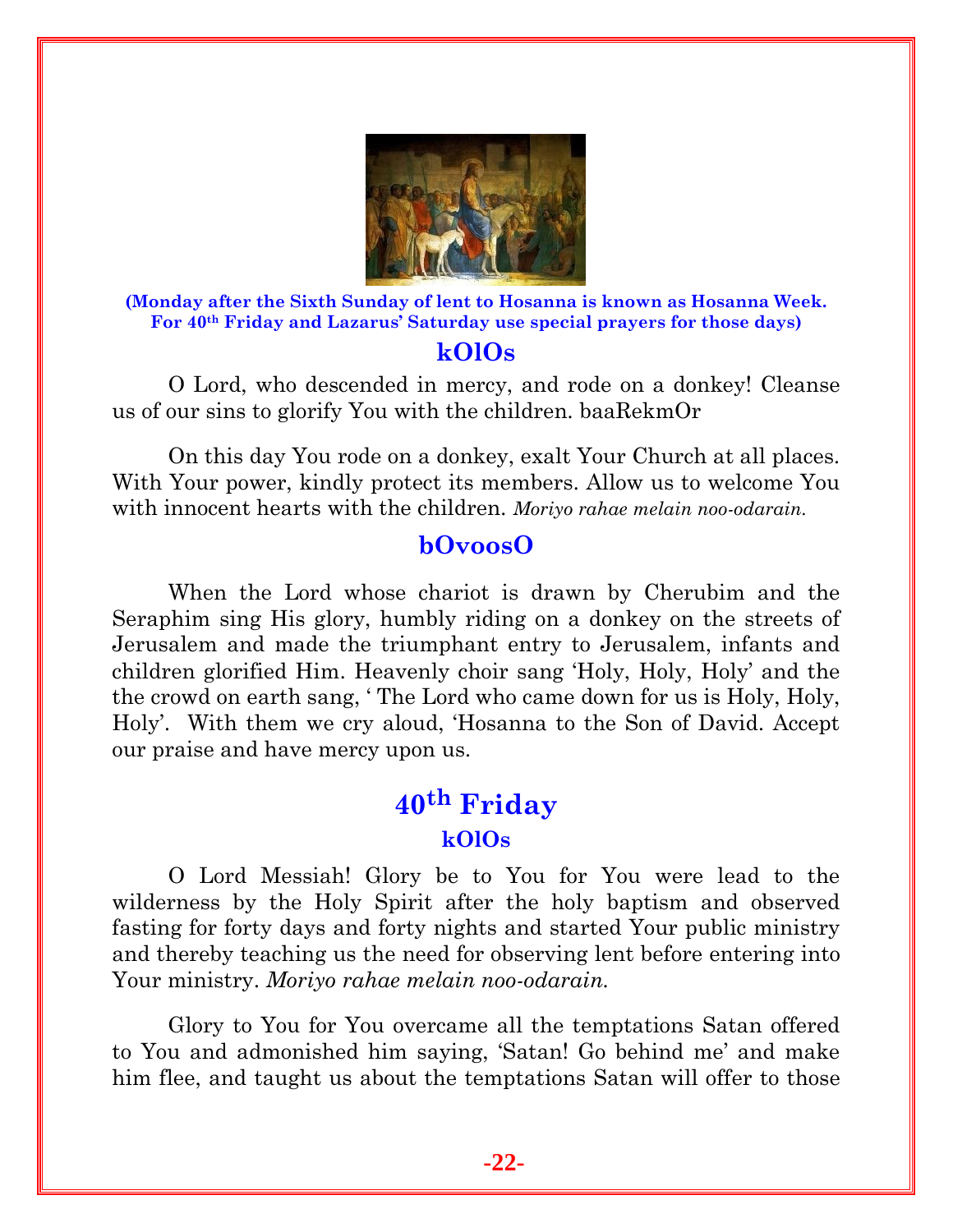who observe lent and prayers, and by the power of God, man can get victory over Satan and chase him humiliated. baaRekmOr

## **bOvoosO**

O Jesus, our Savior! With awe and fear and with communion with God and with meditation, withdraw from earthly ways and observe lent without entering into temptations offered by Satan, and by Your power, help us aways to gain victory over Satan.

# **Lazarus' Saturday kOlOs**

O Lord Messiah! who raised His friend Lazrus by his living voice after his body started decaying, raise us who are dead in our sins and make us worthy to be called as Your friends. baaRekmOr

O Lord! By raising Lazarus, You gave us the hope for resurrection and You proclaimed that You are the resurrection and life, make us worthy to live and die in You. *Moriyo rahae melain noo-odarain.*

# **bOvoosO**

O Lord! Raise our dead by Your living voice and make them find favor in Your presence. In the heavenly feast, make us worthy to sit with You in the row of Your friend Lazarus, his sisters and all Your Saints.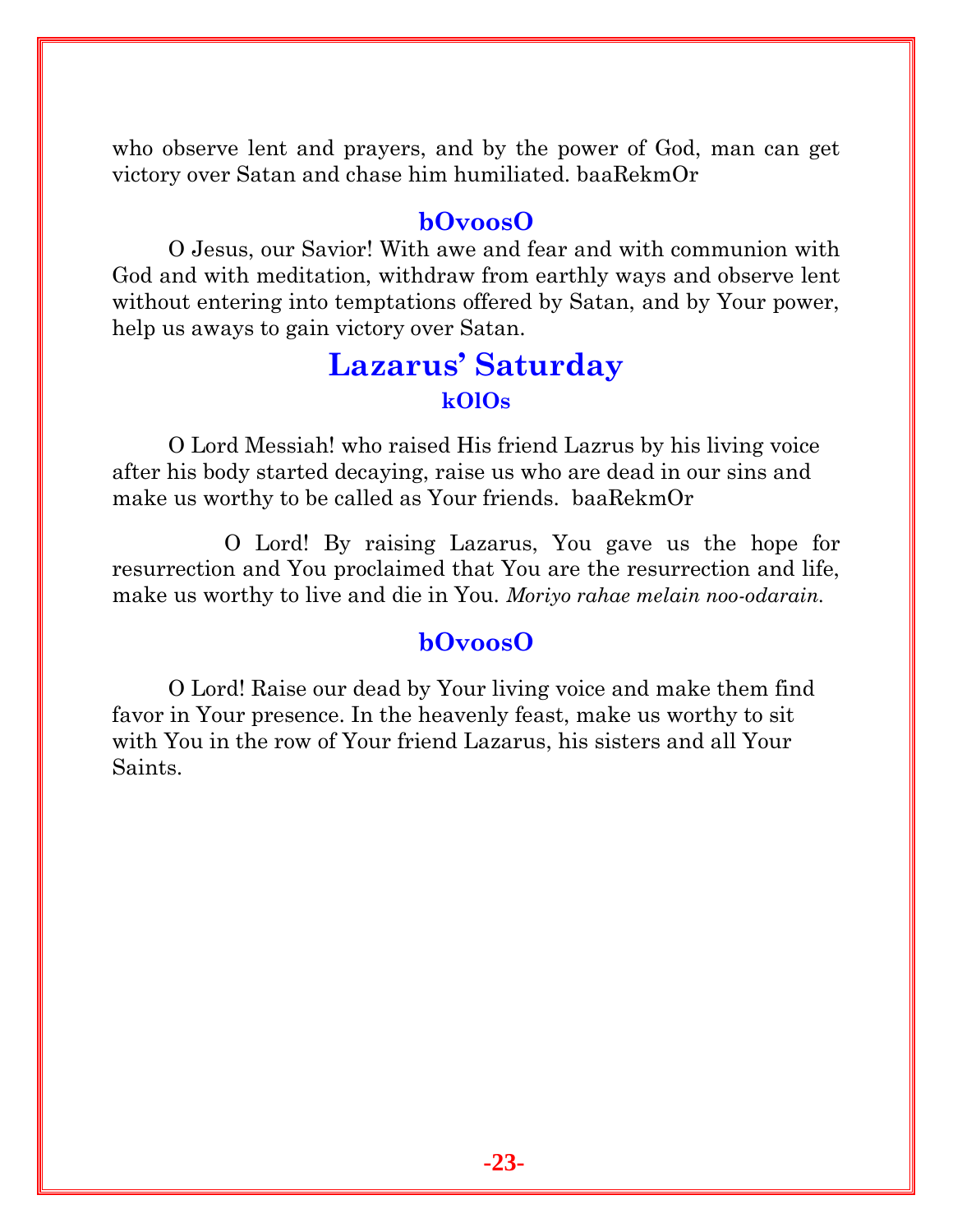# **To Remember At All Times** Death **Judgment** Hell Heaven

# **THE TEN COMMANDMENTS**

- 1. I am the Lord your God. You shall have no other gods before me.
- 2. You shall not make yourself an idol (in the form of anything in heaven above or on the earth beneath or in the waters below).
- 3. Thou shall not take the name of the Lord your God in vain (for God will not hold him guiltless that takes his name in vain).
- 4. Remember the Sabbath day, by keeping it holy.
- 5. Honor your father and your mother (so that your days may be long upon the land which the Lord your God is giving you.
- 6. You shall not kill.
- 7. You shall not commit adultery.
- 8. You shall not steal.
- 9. You shall not bear false witness against your neighbor.
- 10.You shall not covet anything that belongs to your neighbor (You shall not covet your neighbor's wife, or his manservant, or maidservant, or his ox, or his donkey, or anything that is your neighbor's).

## **Seven Commandments Of The Holy Church**

- 1. Participate in the Holy Eucharist services on Sundays and feasts of our Lord
- 2. Observe the lents (fasting) mandated by the Holy Church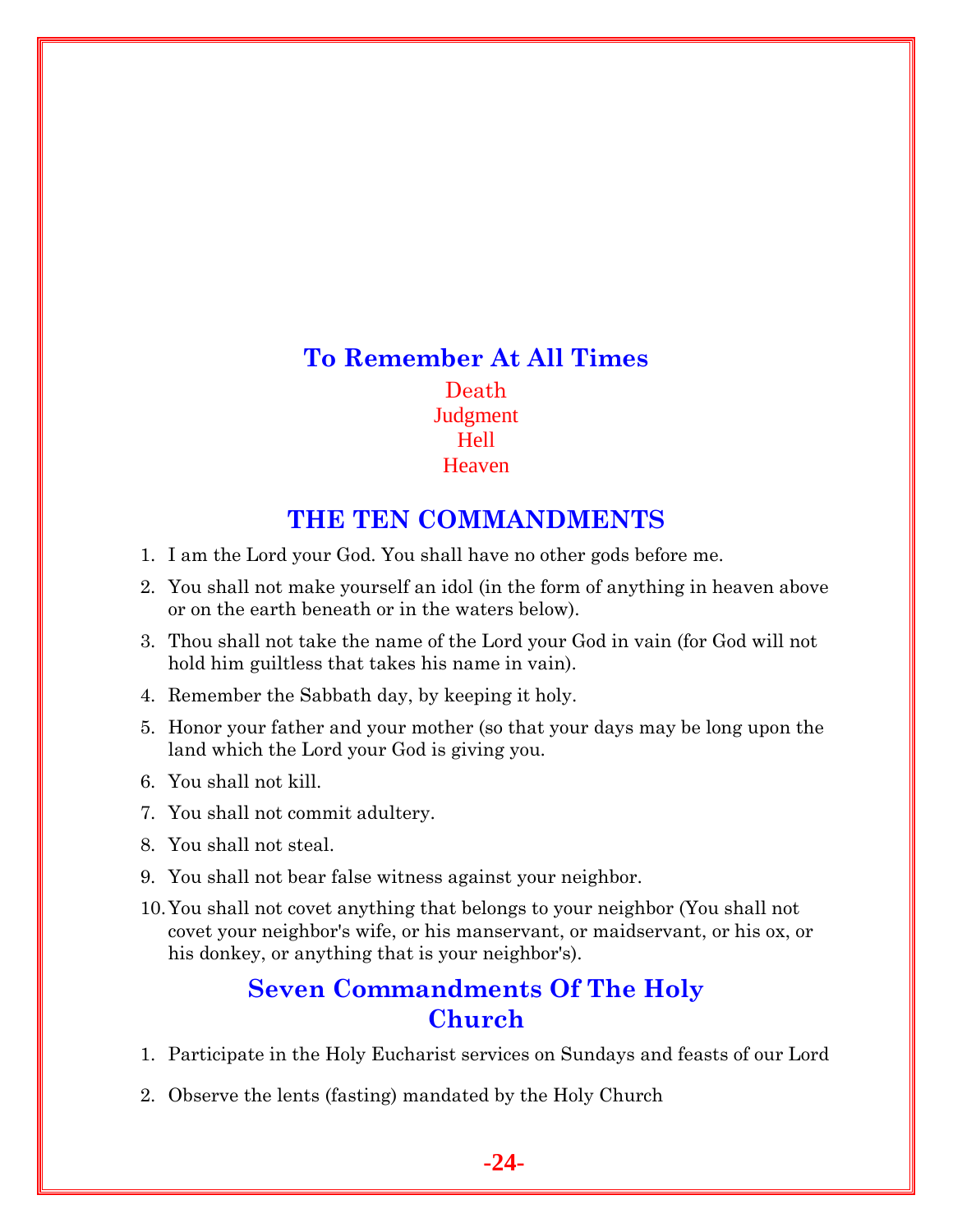- 3. Observe lent (fasting) on Wednesdays and Fridays
- 4. Perform confession in front of an ordained priest
- 5. Partake in the Holy Communion (Qurbono)
- 6. Abstain from marital relationship on disallowed days
- 7. Offer vows, tithes, and harvest first fruits

# **Deeds Of Benevolence**

- 1. Feed the hungry
- 2. Quench the thirsty
- 3. Be hospitable to foreigners
- 4. Clothe the naked
- 5. Visit the sick
- 6. Visit the imprisoned
- 7. Bury the dead
- 8. Strengthen the feeble minded
- 9. Instill knowledge to the ignorant
- 10. Make the sinners aware of their sins
- 11. Forgive shortcomings
- 12. Comfort the mourning (bereaved)
- 13. Demonstrate tolerance (patience)
- 14. Pray for the living and the dead (departed)

# **Fruits Of The Holy Spirit (Galatians 5:22-23)**

- 1. Love
- 2. Joy
- 3. Peace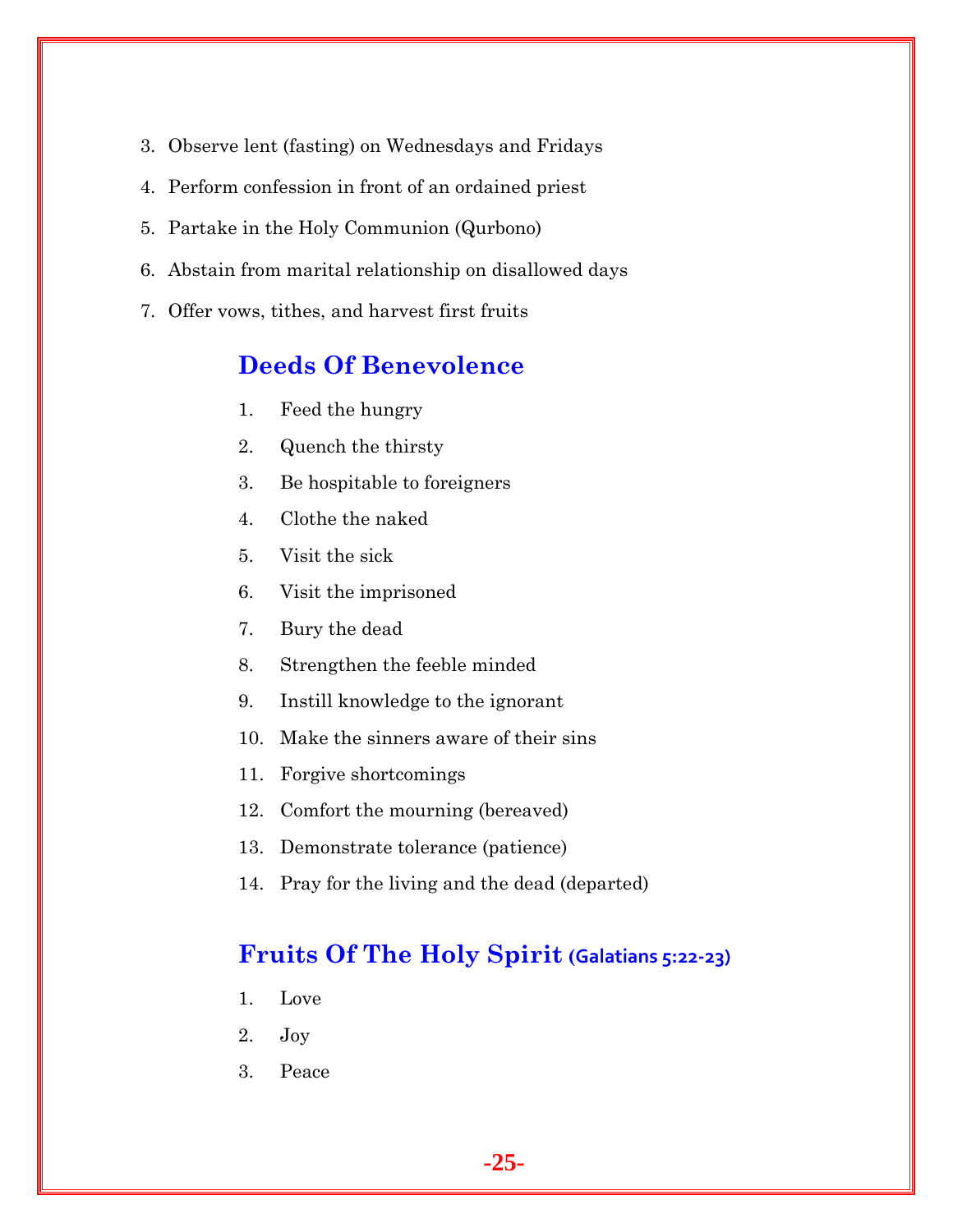- 4. Patience (Forbearance)
- 5. Kindness
- 6. Goodness
- 7. Faithfulness
- 8. Gentleness
- 9. Self-control

# **The Seven Deadly Sins, aka The Seven Capital Vices or The Seven Cardinal Sins**

**1. Wrath** (anger) - is manifested in the individual who spurns love and opts instead for fury.

**Meekness** overcomes the sin of Wrath.

**2. Greed** - is the desire for material wealth or gain, ignoring the realm of the spiritual. It is also called Avarice or Covetousness.

**Liberality (Generosity**) overcomes the sin of Greed.

**3. Sloth** - is the avoidance of physical or spiritual work.

**Diligence** overcomes the sin of sloth.

**4. Pride** - is excessive belief in one's own abilities, that interferes with the individual's recognition of the grace of God. It has been called the sin from which all others arise. Pride is also known as Vanity.

**Humility** overcomes the sin of Pride.

**5. Lust** - is an inordinate craving for the pleasures of the body.

**Chastity** overcomes the sin of lust.

**6. Envy** - is the desire for others' traits, status, abilities, or situation.

**Brotherly Love** overcomes the sin of Envy.

**7. Gluttony** - is an inordinate desire to consume more than that which one requires.